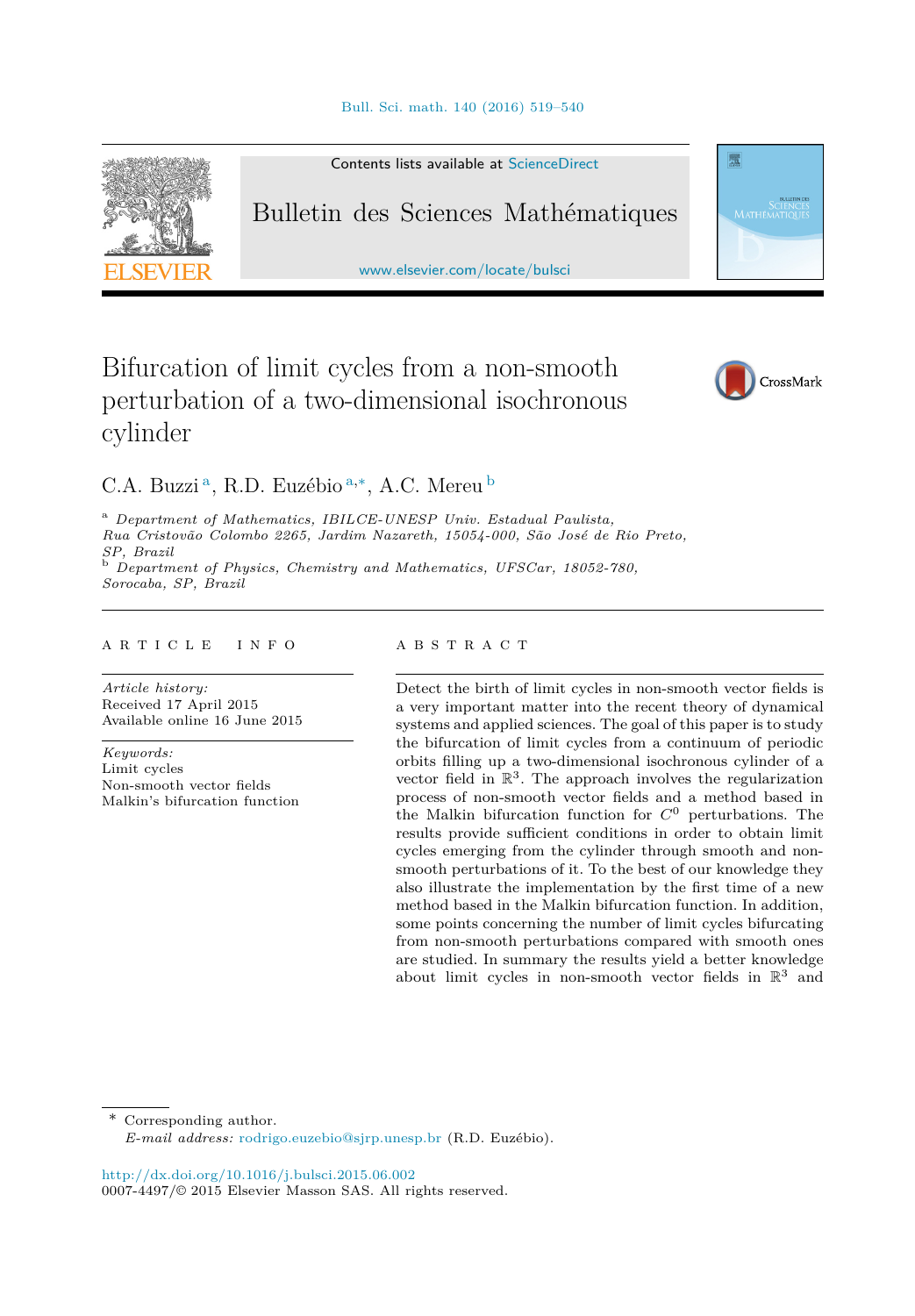explicit a manner to obtain them by performing non-smooth perturbations in codimension one Euclidean manifolds. © 2015 Elsevier Masson SAS. All rights reserved.

# <span id="page-1-0"></span>1. Introduction

#### *1.1. Setting the problem*

Non-smooth vector fields have become certainly one of the common frontiers between Mathematics and Physics or Engineering. Many authors have contributed to the study of non-smooth vector fields (see for instance the pioneering work [\[1\]](#page-21-0) or the didactic works [\[2,3\],](#page-21-0) and the references therein about details of these multi-valued vector fields). In our approach Filippov's convention is considered, see [\[1\].](#page-21-0) So, the vector field of the model is non-smooth across a *switching manifold* and it is possible for its trajectories to be confined onto the switching manifold itself. The occurrence of such behavior, known as *sliding motion*, has been reported in a wide range of applications. We can find important examples in electrical circuits having switches, in mechanical devices in which components collide into each other, in problems with friction, sliding or squealing, among others  $(see [2]).$  $(see [2]).$  $(see [2]).$ 

This work concerns with the existence of limit cycles emerging from a continuum of periodic solutions filling up a two dimensional cylinder via a non-smooth perturbation. Such kind of problems are closed related to the weakest version of the famous 16th Hilbert's problem proposed by Arnol'd (see  $[4]$  and  $[5]$ ). Arnol'd asked about the number of limit cycles bifurcating from the perturbation of a center and up to now many authors have contributed with this subject. However, the problems of perturbation of a submanifold filled up by periodic solutions which appears in the literature are usually restricted to the plane. In our opinion the perturbation of other kind of two-dimensional manifolds has been poorly treated in the literature, and this is the goal of this paper.

Recently in [\[6\]](#page-21-0) the authors investigated the problem of perturbation of a twodimensional cylinder filled up by periodic solutions in  $\mathbb{R}^3$  by a smooth function. In their paper, the authors illustrated the implementation of a method based in the averaging theory for computing the limit cycles bifurcating from a continuum of periodic solutions occupying a cylinder. Other papers with similar approaches can be found in [\[7\]](#page-21-0) and [\[8\].](#page-21-0)

In this paper the goal is to generalize the study presented in  $[6]$  for a biggest class of cylinders and also take into account non-smooth perturbations. We stress out that this is not the situation considered in paper [\[6\].](#page-21-0) We consider the differential system

$$
\begin{aligned}\n\dot{x} &= -y + x(x^2 + y^2 - 1), \\
\dot{y} &= x + y(x^2 + y^2 - 1), \\
\dot{z} &= h(x, y).\n\end{aligned} \tag{1}
$$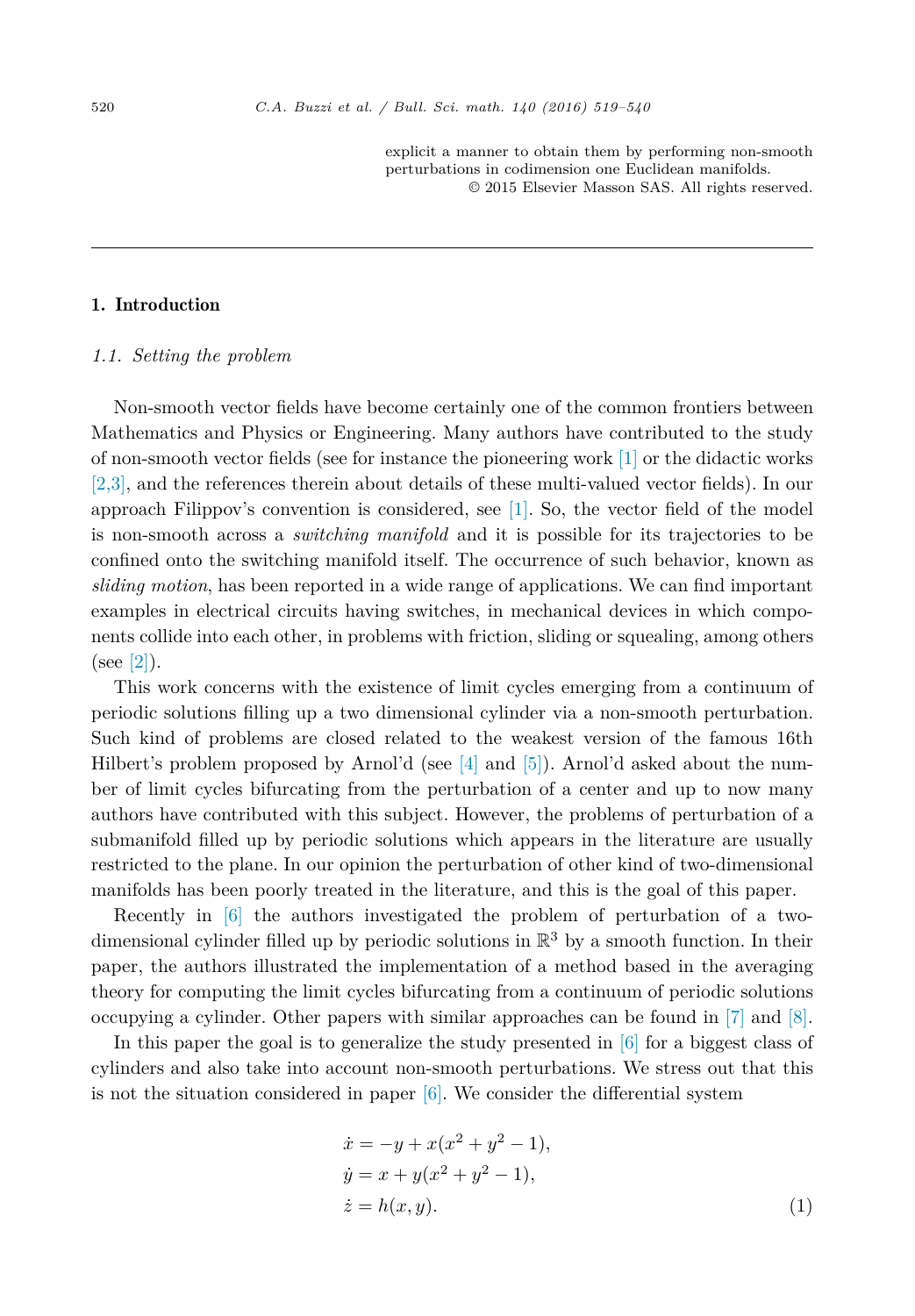Observe that once the function  $h(x, y)$  does not depend on z, the cylinder  $C =$  $\{(x, y, z) \in \mathbb{R}^3 : x^2 + y^2 = 1\}$  is an invariant set for system [\(1\).](#page-1-0) The solution passing through the point  $(\cos \theta_0, \sin \theta_0, z_0) \in C$  at time  $t = 0$  is  $x(t) = \cos(t + \theta_0)$ ,  $y(t) = \sin(t + \theta_0)$  and

$$
z(t) = z_0 + \int_{0}^{t} h(\cos(s + \theta_0), \sin(s + \theta_0))ds.
$$
 (2)

Consequently the solutions on the cylinder *C* are periodic if the last integral is periodic. In order to verify such property about this integral, we must impose some conditions on the function *h*. Otherwise, the cylinder is invariant but not filled up with periodic orbits. Indeed, we will consider the functions *h* which can be written into the form  $h(x,y) = \rho(x^2 + y^2)\bar{h}(x,y)$ , where  $\bar{h}(x,y) = \sum_{i+j\geq 1} a_{ij}x^i y^j$ . Then we will achieve conditions on the natural values *i* and *j* for which

$$
\int_{0}^{t} h(\cos s, \sin s)ds = \rho(1) \cdot \sum_{i+j \ge 1} a_{ij} \int_{0}^{t} \cos^{i} s \sin^{j} s ds,
$$
\n(3)

is periodic, when now we take  $\theta_0 = 0$  in order to simplify the expressions. The expression into the integral takes the following form

$$
\cos^{i} s \sin^{j} s = \sum_{m=0}^{\left[\frac{i+j}{2}\right]} c_{m} \cos((i+j-2m)s),
$$

or

$$
\cos^{i} s \sin^{j} s = \sum_{m=0}^{\left[\frac{i+j}{2}\right]} d_{m} \sin((i+j-2m)s),
$$

if  $i + j$  is even or odd, respectively (see [\[9\]\)](#page-21-0). Using the formulae below and a table of integrals one can see that in both cases the integral are periodic unless  $i + j - 2m = 0$ when  $j$  is even. Indeed, in such case the cosine of the first expression provide a constant term which is not periodic after integration. However, the condition  $i+j-2m=0$  when  $j$  is even implies that *i* is also even. Then in order to live the last integral of equality  $(3)$ periodic we must impose that *i* and *j* cannot be even simultaneously. Moreover, it is not difficult to see that  $\bar{h}(x, y)$  can be put into the following form

$$
\overline{h}(x,y) = h_1(x^2, y^2) + x h_2(x^2, y^2) + xy h_3(x^2, y^2) + y h_4(x^2, y^2).
$$

Hence, since the power of *x* and *y* cannot be even simultaneously, we are interested in the class of functions presenting the form  $\tilde{h}(x, y) = x \phi(x^2, y^2) + xy \chi(x^2, y^2) + y \psi(x^2, y^2)$ .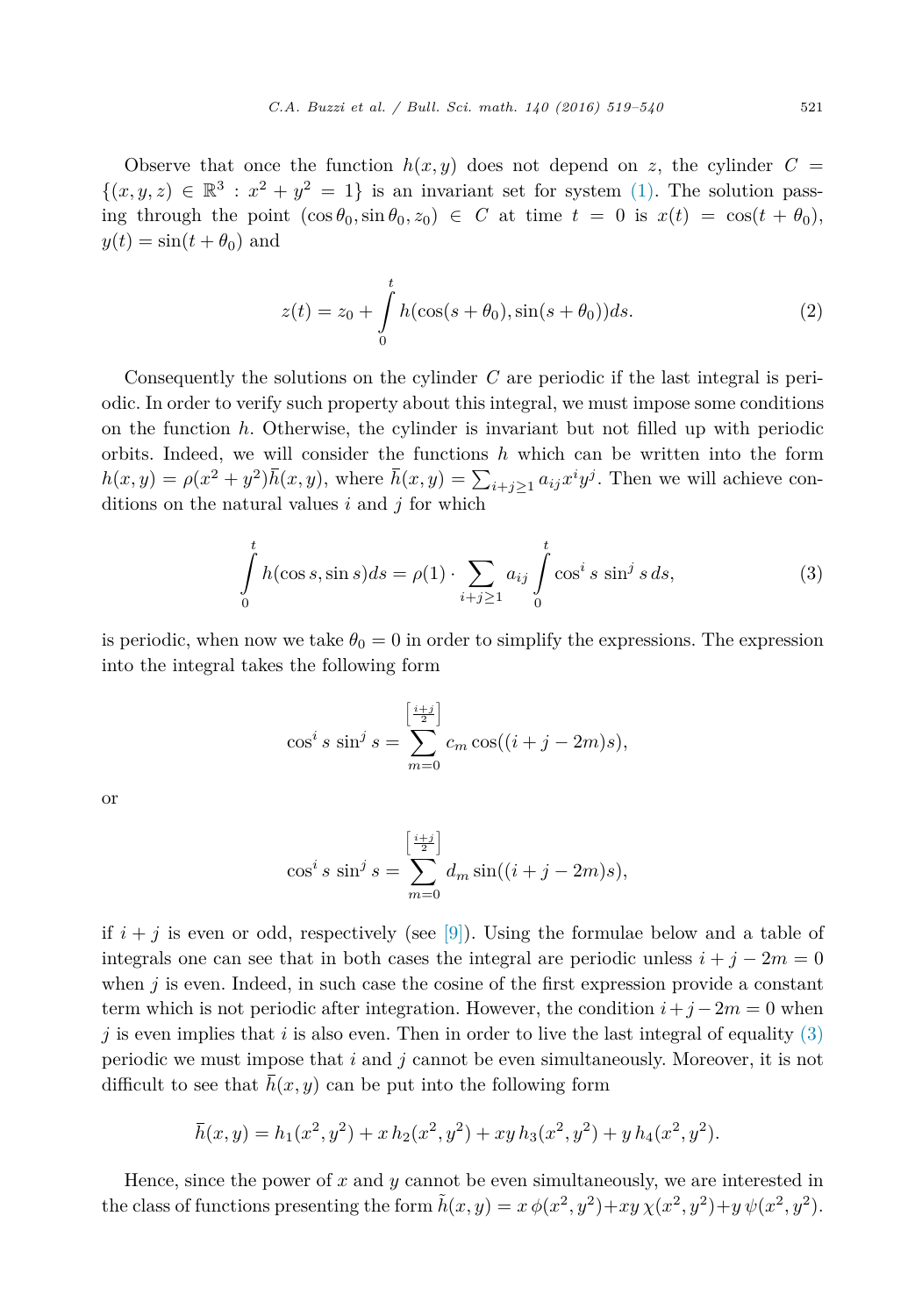Therefore, since the periodic orbits live on the cylinder *C*, we will take into account that the functions  $h(x, y) = \rho(x^2 + y^2)\tilde{h}(x, y)$  satisfying the condition  $\rho(r^2 \cos^2 \theta + r^2 \sin^2 \theta)$  $\rho(1)$  for  $r = 1$  in polar coordinates.

In this paper we perform a non-smooth perturbation in system [\(1\).](#page-1-0) It means that we consider two special perturbations of system [\(1\)](#page-1-0) depending on the region of  $\mathbb{R}^3$ , which lead us to a non-smooth system. The results are obtained by using the Malkin bifurcation function (see [\[10\]\)](#page-21-0) after the performing of a regularization of such non-smooth system. We stress out that apart from the results presented in this paper, it has an especial importance because we exhibit a thoroughly implementation of the method presented in [\[10\].](#page-21-0) As far as the authors know there is no other examples of implementation of this method in the literature.

In what follows, in Subsection 1.2, we present the methods and tools that will be used in this paper. In Subsection [2.1](#page-7-0) we introduce the objects that we will needed in order to state the results. Next, in Subsection [2.2](#page-9-0) we state the results. In Subsection [3.1](#page-10-0) we prove the results and later, in Subsection [3.2,](#page-17-0) we present a particular example and briefly discuss some differences between performing smooth and non-smooth perturbation in system  $(1)$ .

## *1.2. Introducing the tools and methods*

Let *V* be an arbitrarily small neighborhood of  $0 \in \mathbb{R}^2$  and consider a codimension one manifold  $\Sigma$  of  $\mathbb{R}^2$  given by  $\Sigma = f^{-1}(0)$ , where  $f: V \to \mathbb{R}$  is a smooth function having  $0 \in \mathbb{R}$  as a regular value (i.e.  $\nabla f(p) \neq 0$ , for any  $p \in f^{-1}(0)$ ). We call  $\Sigma$  the *switching manifold* that is the separating boundary of the regions  $\Sigma^+ = \{q \in V \mid f(q) \geq 0\}$  and  $\Sigma^- = \{q \in V \mid f(q) \leq 0\}$ . Observe that we can assume, locally around the origin of  $\mathbb{R}^2$ , that  $f(x, y) = y$ . Moreover, designate by  $\chi$  the space of C<sup>*r*</sup>-vector fields on  $V \subset \mathbb{R}^2$ , with *r* ≥ 1 large enough for our purposes. Call  $\Omega$  the space of vector fields  $Z: V \to \mathbb{R}^2$  such that

$$
Z(x,y) = \begin{cases} X(x,y), & \text{for} \quad (x,y) \in \Sigma^+, \\ Y(x,y), & \text{for} \quad (x,y) \in \Sigma^-, \end{cases} \tag{4}
$$

where  $X = (X_1, X_2), Y = (Y_1, Y_2) \in \chi$ . The trajectories of *Z* are solutions of  $\dot{q} = Z(q)$ and we accept it to be multi-valued at points of  $\Sigma$ . The basic results of differential equations in this context were stated by Filippov in  $[1]$ , that we summarize next. Indeed, consider Lie derivatives

$$
X. f(p) = \langle \nabla f(p), X(p) \rangle
$$
 and  $X^i. f(p) = \langle \nabla X^{i-1}. f(p), X(p) \rangle$ ,  $i \ge 2$ 

where  $\langle .,.\rangle$  is the usual inner product in  $\mathbb{R}^2$ .

We distinguish the following regions on the discontinuity set  $\Sigma$ :

(i)  $\Sigma^c \subseteq \Sigma$  is the *sewing region* if  $(X.f)(Y.f) > 0$  on  $\Sigma^c$ .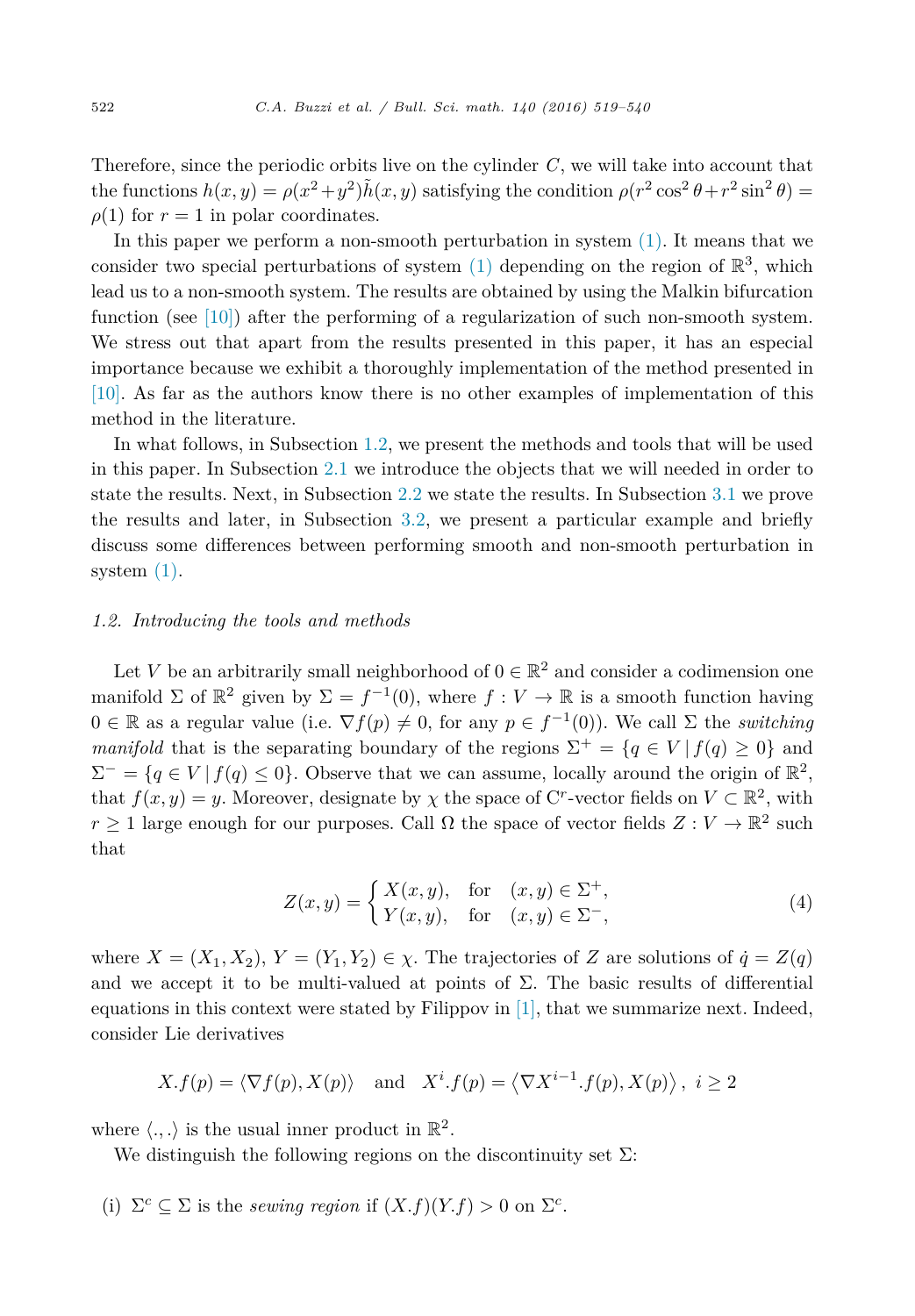<span id="page-4-0"></span>

Fig. 1. The intersection between  $\Sigma$  and  $C$ .

(ii)  $\Sigma^e \subseteq \Sigma$  is the *escaping region* if  $(X.f) > 0$  and  $(Y.f) < 0$  on  $\Sigma^e$ . (iii)  $\Sigma^s \subseteq \Sigma$  is the *sliding region* if  $(X.f) < 0$  and  $(Y.f) > 0$  on  $\Sigma^s$ .

In this paper we consider a plane separating the cylinder *C* into two parts in order to perturb each one into two different functions. Nevertheless, due to the arrangement of *C*, we will take  $y = 0$  as this plane in such way that each orbit on the cylinder intersects  $\Sigma$ transversally in two distinct points. It is clear that the switching manifold in this case is given by  $\Sigma = F^{-1}(0)$  where  $F(x, y, z) = y$ . Note that the intersection of the cylinder *C* with  $\Sigma$  are the straight lines  $x = \pm 1$ ; we note also that  $\Sigma$  separates C in two connected components (see Fig. 1).

Now we perturb system [\(1\).](#page-1-0) Taking into account the geometry of  $\Sigma$ , we will consider the polynomials  $g^{\pm} = (p^{\pm}, q^{\pm}, r^{\pm})$  given by

$$
p^{\pm}(x, y, z) = \sum_{i+j+k \le m} a_{ijk}^{\pm} x^i y^j z^k,
$$
  
\n
$$
q^{\pm}(x, y, z) = \sum_{i+j+k \le n} b_{ijk}^{\pm} x^i y^j z^k,
$$
  
\n
$$
r^{\pm}(x, y, z) = \sum_{i+j+k \le p} c_{ijk}^{\pm} x^i y^j z^k,
$$
\n(5)

with  $i, j, k \in \mathbb{N}$  and  $a_{ijk}, b_{ijk}, c_{ijk} \in \mathbb{R}, \forall i, j, k \in \mathbb{N}$ . Moreover, consider the function

$$
g(x, y, z) = \frac{1}{2}(g^+(x, y, z) + g^-(x, y, z)) + \frac{\text{sgn}(y)}{2}(g^+(x, y, z) - g^-(x, y, z)),
$$

and observe that the expression of the function *g* take different forms different depending on the signal of *y*, i.e.,  $g(p) = g^+(p)$  if  $p \in \Sigma^+ = \{y \ge 0\}$  and  $g(p) = g^-(p)$  if  $p \in \Sigma^- =$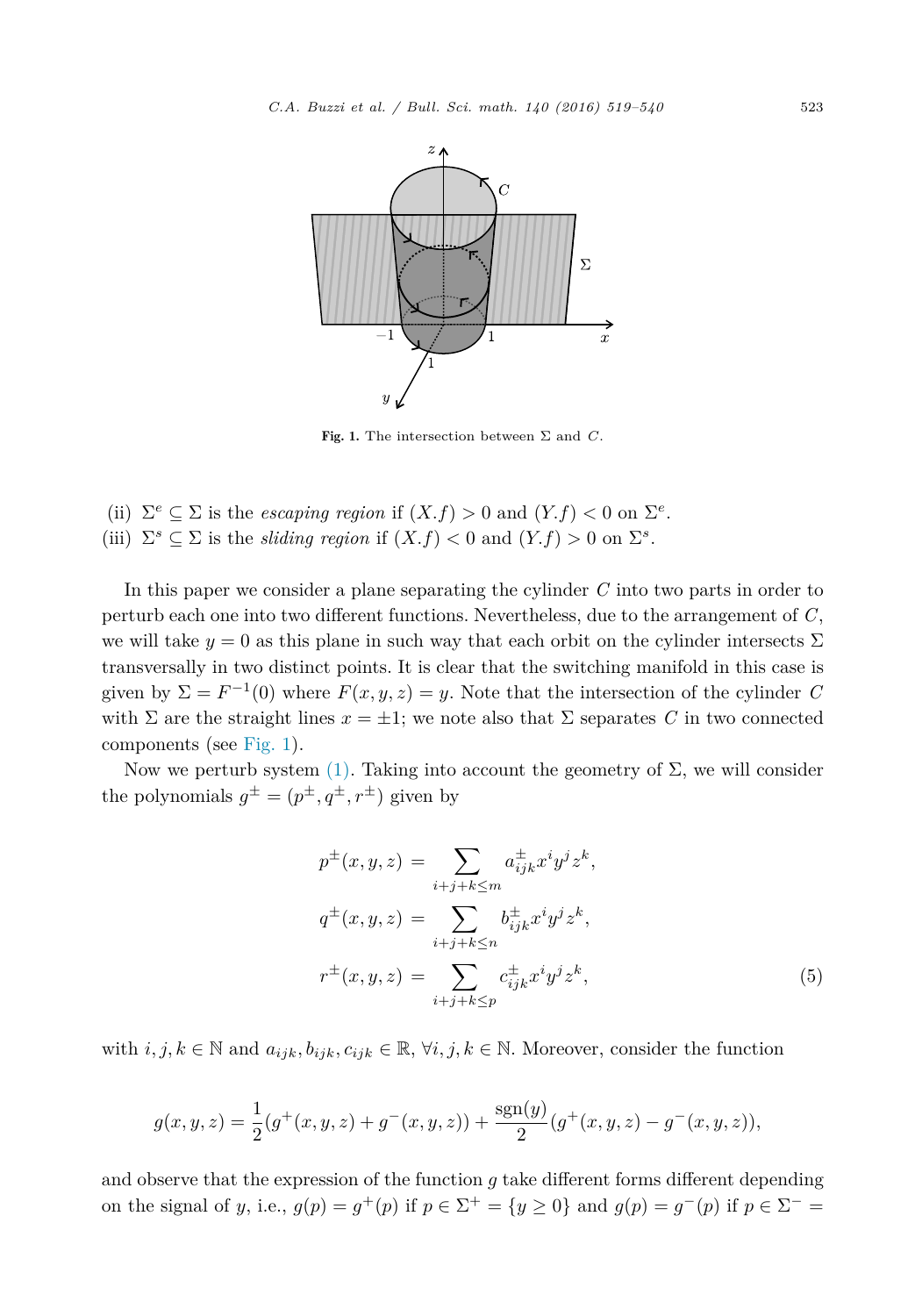<span id="page-5-0"></span> $\{y \leq 0\}$  for each  $p \in \mathbb{R}^3$ . Then, by performing a perturbation in system [\(1\)](#page-1-0) through the non-smooth function *g* we obtain the non-smooth differential system

$$
\dot{X}_{\varepsilon} = f(t, X) + \varepsilon g(X),\tag{6}
$$

where  $f(t, X)$  is the vector field of system [\(1\),](#page-1-0)  $X = (x, y, z)$  and  $\varepsilon$  is a small parameter.

Following the Filippov convention, we have  $XF(x, y, z) = YF(x, y, z) = y(x^2 + y^2 - z^2)$ 1) + *x* when  $\varepsilon = 0$  and then  $XF(\pm 1, 0, z) \cdot YF(\pm 1, 0, z) = 1$ . Therefore  $C \cap \Sigma \subset \Sigma^c$ . Also, if  $|\varepsilon| \neq 0$  is sufficiently small, the intersection  $C \cap \Sigma$  still occurs in sewing points since the transversality of the solutions passing through sewing points is stable.

A powerful tool for study the perturbation of a continuum of periodic solutions as system (6) is the averaging theory. Despite, in [\[11\]](#page-21-0) the authors exhibits a result based in the averaging theory where it is possible to consider non-smooth vector fields into the *standard form*, i.e., when  $f(t, X) \equiv 0$ . However, system (6) is not in the standard form, then we cannot apply the results of [\[11\].](#page-21-0) In fact, once function  $q$  in system (6) is non-smooth, as far as the authors know there is no perturbation method in the literature that works out in this system. Nevertheless, in those cases where  $g$  is  $C^0$ , we can apply a result based in the Malkin bifurcation function presented in [\[10\],](#page-21-0) even if the considered system is not in the standard form. This method is summarized in the following theorem.

Theorem 1. *Consider the T-periodic differential system*

$$
\dot{x} = f(t, x) + \varepsilon g(t, x, \varepsilon),\tag{7}
$$

*where*  $f \text{ } \in C^2(\mathbb{R} \times \mathbb{R}^n, \mathbb{R}^n)$  *and*  $g \in C^0(\mathbb{R} \times \mathbb{R}^n \times [0,1], \mathbb{R}^n)$  *are T*-periodic *in* the first *variable* and *q* is locally uniformly *Lipschitz* with respect to its second variable. For  $z \in$  $\mathbb{R}^n$  denote by  $x(\cdot, z, \varepsilon)$  the solution of (7) such that  $x(0, z, \varepsilon) = z$ . Assume that the *unperturbed system*

$$
\dot{x} = f(t, x) \tag{8}
$$

*satisfies the following conditions.*

- *i)* There exist an open ball  $U \subset \mathbb{R}^k$  with  $k \leq n$  and a function  $\xi \in C^1(\overline{U}, \mathbb{R}^n)$  such that for  $h \in \overline{U}$  the  $n \times k$  matrix  $D\xi(z)$  has rank k and  $\xi(z)$  is the initial condition of a *T-periodic solution of* (8)*.*
- *ii*) For each  $h \in \overline{U}$  the *linear* system

$$
\dot{y} = D_x f(t, x(t, z, 0))y\tag{9}
$$

*with*  $z = \xi(z)$  *has the Floquet multiplier*  $+1$  *with the geometric multiplicity equal to k.*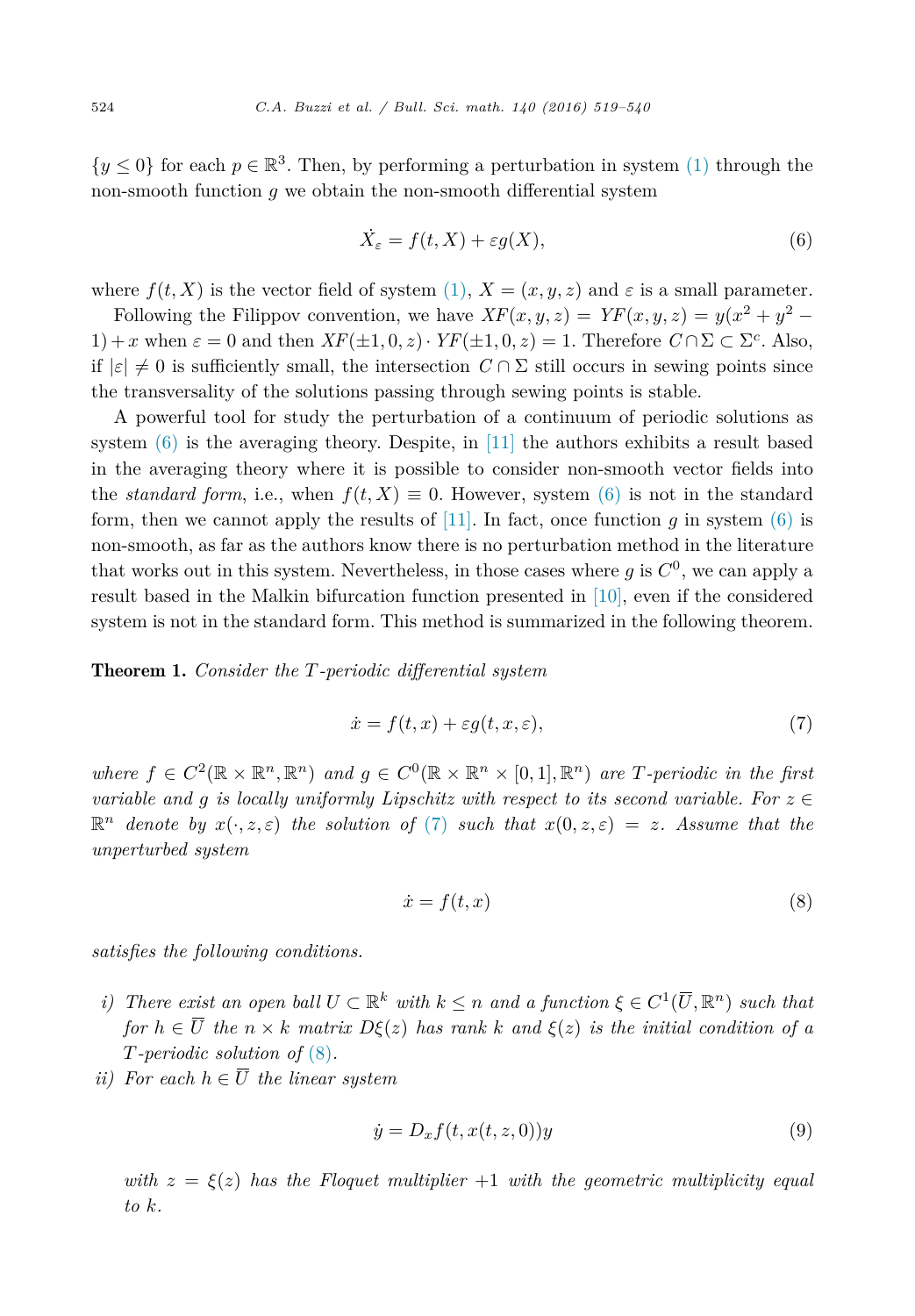Let  $u_1(\cdot, z), \ldots, u_k(\cdot, z)$  be linearly independent T-periodic solutions of the adjoint lin*ear system*

$$
\dot{u} = -(D_x f(t, x(t, \xi(z), 0)))^* u,
$$
\n(10)

such that  $u_1(0, z), \ldots, u_k(0, z)$  are  $C^1$  with respect to h and define the function  $M : \overline{U} \to$ R*<sup>k</sup> (called the Malkin bifurcation function) by*

$$
M(z) = \int\limits_0^T \left( \frac{\langle u_1(s,z) , g(s,x(s,\xi(z),0),0) \rangle}{\langle u_k(s,z) , g(s,x(s,\xi(z),0),0) \rangle} \right) ds.
$$

*Then the following statements hold.*

- *1) For any sequences*  $(\varphi_m)_{m>1}$  *from*  $C^0(\mathbb{R}, \mathbb{R}^n)$  *and*  $(\varepsilon_m)_{m>1}$  *from* [0,1] *such that*  $\varphi_m(0) \to \xi(z_0) \in \xi(\overline{U})$ ,  $\varepsilon_m \to 0$  *as*  $m \to \infty$  *and*  $\varphi_m$  *is a T-periodic solution of* [\(7\)](#page-5-0) *with*  $\varepsilon = \varepsilon_m$ *, we have that*  $M(z_0) = 0$ *.*
- *2)* If  $M(z) \neq 0$  for any  $z \in \partial U$  and  $d(M, U) \neq 0$ , then there exists  $\varepsilon_1 > 0$  suffi*ciently small such that for*  $\operatorname{each} \varepsilon \in (0, \varepsilon_1]$  *there is at least one T-periodic solution*  $\varphi_{\varepsilon}$  of system [\(7\)](#page-5-0) such that  $\rho(\varphi_{\varepsilon}(0), \xi(\overline{U})) \to 0$  as  $\varepsilon \to 0$ , where  $\rho(\varphi_{\varepsilon}(0), \xi(\overline{U})) =$  $\min_{\zeta \in \mathcal{E}(\overline{\Pi})} \|\varphi_{\varepsilon}(0) - \zeta\|$  *and*  $\|.\|$  *is a norm in*  $\mathbb{R}^n$ *.*

*In addition we* assume that there exists  $z_0 \in U$  such that  $M(z_0) = 0$ ,  $M(z) \neq 0$  for all  $z \in \overline{U} \setminus \{z_0\}$  and the Brouwer degree  $d(M, U)$  of M in U satisfies  $d(M, U) \neq 0$ . Moreover, *calling*  $w_0 = \xi(z_0)$ *, we assume that:* 

*iii)* For  $\delta > 0$  *sufficiently small* there *exists*  $M_{\delta} \subset [0, T]$  *Lebesgue measurable with*  $mes(M_{\delta}) = \tilde{o}(\delta)$  *such that* 

$$
||g(t, w_1 + \zeta, \varepsilon) - g(t, w_1, 0) - g(t, w_2 + \zeta, \varepsilon) + g(t, w_2, 0)||
$$
  
\$\le \tilde{o}(\delta) ||w\_1 - w\_2||\$,

for all  $t \in [0, T] \backslash M_{\delta}$  and for all  $w_1, w_2 \in B_{\delta}(w_0), \varepsilon \in [0, \delta]$  and  $\zeta \in B_{\delta}(0)$ . *iv*) There exists  $\delta_1 > 0$  and  $L_M > 0$  such that

$$
||M(z_1) - M(z_2)|| \ge L_M ||z_1 - z_2||, \text{ for all } z_1, z_2 \in B_{\delta_1}(z_0).
$$

*Then the following conclusion holds.*

3) There exists  $\delta_2 > 0$  such that for any  $\varepsilon \in (0, \varepsilon_1], \varphi_{\varepsilon}$  is the only T-periodic solution *of* [\(7\)](#page-5-0) *with initial condition in*  $B_{\delta_2}(w_0)$ *. Moreover*  $\varphi_{\varepsilon}(0) \to \xi(z_0)$  *as*  $\varepsilon \to 0$ *.*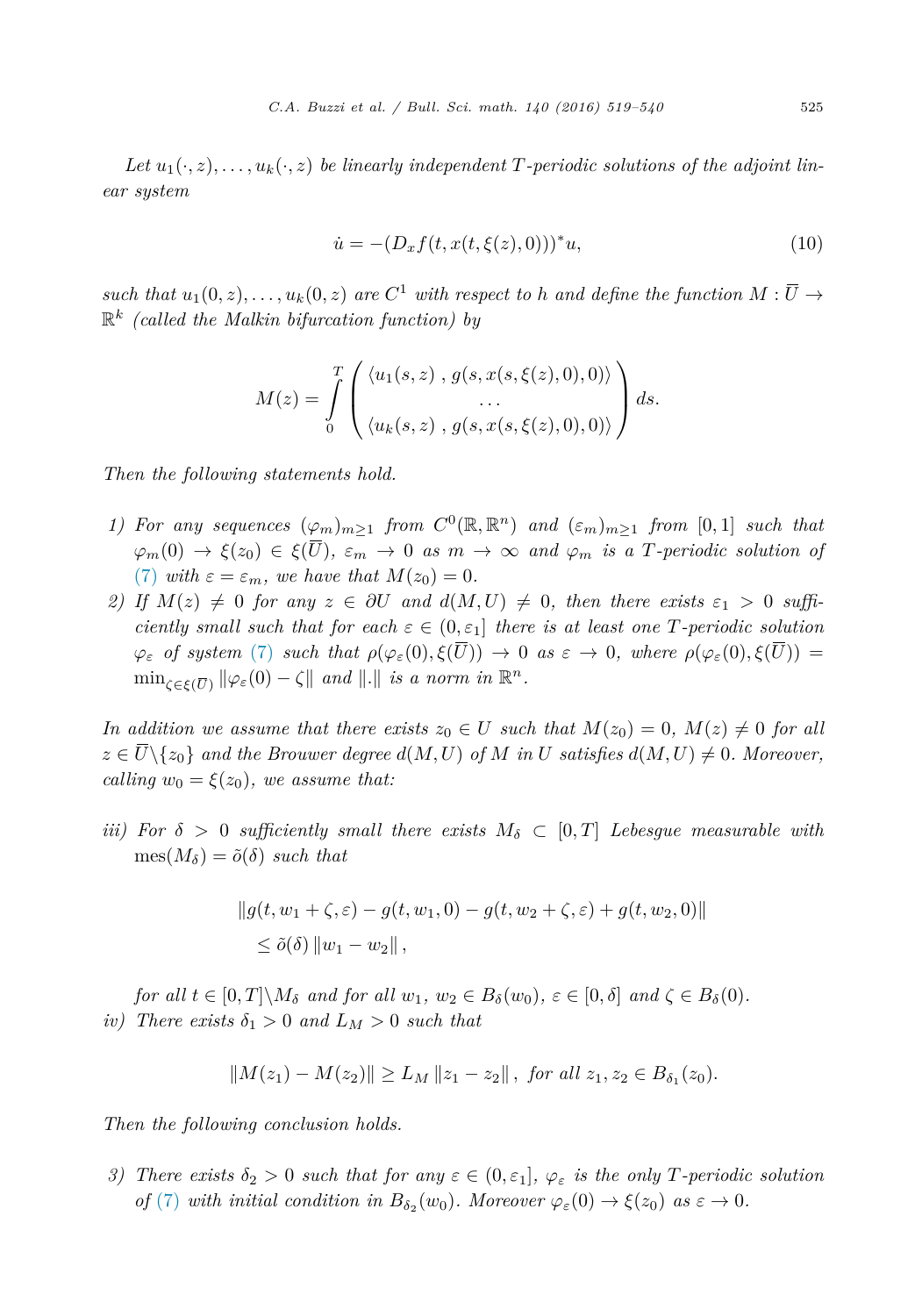<span id="page-7-0"></span>The proof of [Theorem 1](#page-5-0) can be found in  $[10]$  (Theorem 7, p. 3916). For the case where  $f \equiv 0$  a similar result for  $C^0$  functions using Brouwer degree can be found in [\[12\].](#page-21-0)

Remark 1. Since condition (*iii*) is rather technical, instead of use it, in this paper we consider a simpler condition for the function *g*, as follows:

*v)* For any  $\lambda > 0$  sufficiently small there exists  $M_{\lambda} \subset [0, T]$  Lebesgue measurable with  $\text{mes}(M_{\lambda}) = o(\lambda)/\lambda$  and such that for every  $t \in [0, T] \setminus M_{\lambda}$  and for all  $w \in B_{\delta}(w_0)$ ,  $\varepsilon \in [0, \lambda], ||D_w g(t, w, \varepsilon) - D_w g(t, w_0, 0)|| \le o(\lambda)/\lambda.$ 

The condition  $v$ ) is a sufficient one for  $iii$ . This fact follows from the Main Value Theorem.

In this paper we apply [Theorem 1](#page-5-0) in order to achieve the results above. As we commented before, there is, as well as we know, no other applications of such theorem in the literature.

In order to get our results we choose to work with a regularization of system  $(6)$ since its perturbed part is non-smooth instead of  $C<sup>0</sup>$ . The regularization method was introduced in [\[13\].](#page-21-0) In the next lines we briefly summarize it. Indeed, consider  $\mathcal D$  be an open subset of  $\mathbb{R}^n$  and  $F : \mathbb{R} \times \mathcal{D} \longrightarrow \mathbb{R}$  a  $C^1$  function having 0 as a regular value with  $\Sigma = F^{-1}(0)$ . A continuous function  $\varphi : \mathbb{R} \longrightarrow \mathbb{R}$  is a transition function if  $\varphi(t) = -1$  for  $t \leq 1$ ,  $\varphi'(t) > 0$  for  $t \in (-1,1)$  and  $\varphi(t) = 1$  for  $t \geq 1$ . So, for  $\delta \in (0,1]$  we say that the one-parameter family of continuous functions  $Z_{\delta}$  given by

$$
Z_{\delta}(t,X) = \frac{Y_1(t,X) + Y_2(t,X)}{2} + \varphi\left(\frac{f(t,X)}{\delta}\right) \frac{Y_1(t,X) - Y_2(t,X)}{2},
$$

is a  $\varphi$ -regularization of a non-smooth vector field  $Z = (Y_1, Y_2)$ , where  $X \in \mathcal{D}$ . In this paper, we obtain the results firstly for the regularized system  $Z_{\delta}$  of system [\(6\)](#page-5-0) via [Theorem 1](#page-5-0) and then we adapt such results by doing  $\delta \to 0$ , as we will see in the next section.

# 2. Statement of the main results

#### *2.1. Preliminary of the results*

In this subsection we perform a regularization of system [\(6\)](#page-5-0) and also introduce two important functions in order to state the results. Indeed, first we identify  $X = (x, y, z)$ ,  $\mathcal{D} = \mathbb{R}^3$  and  $F(t, X) = y$ . If we consider the  $C^0$  transition function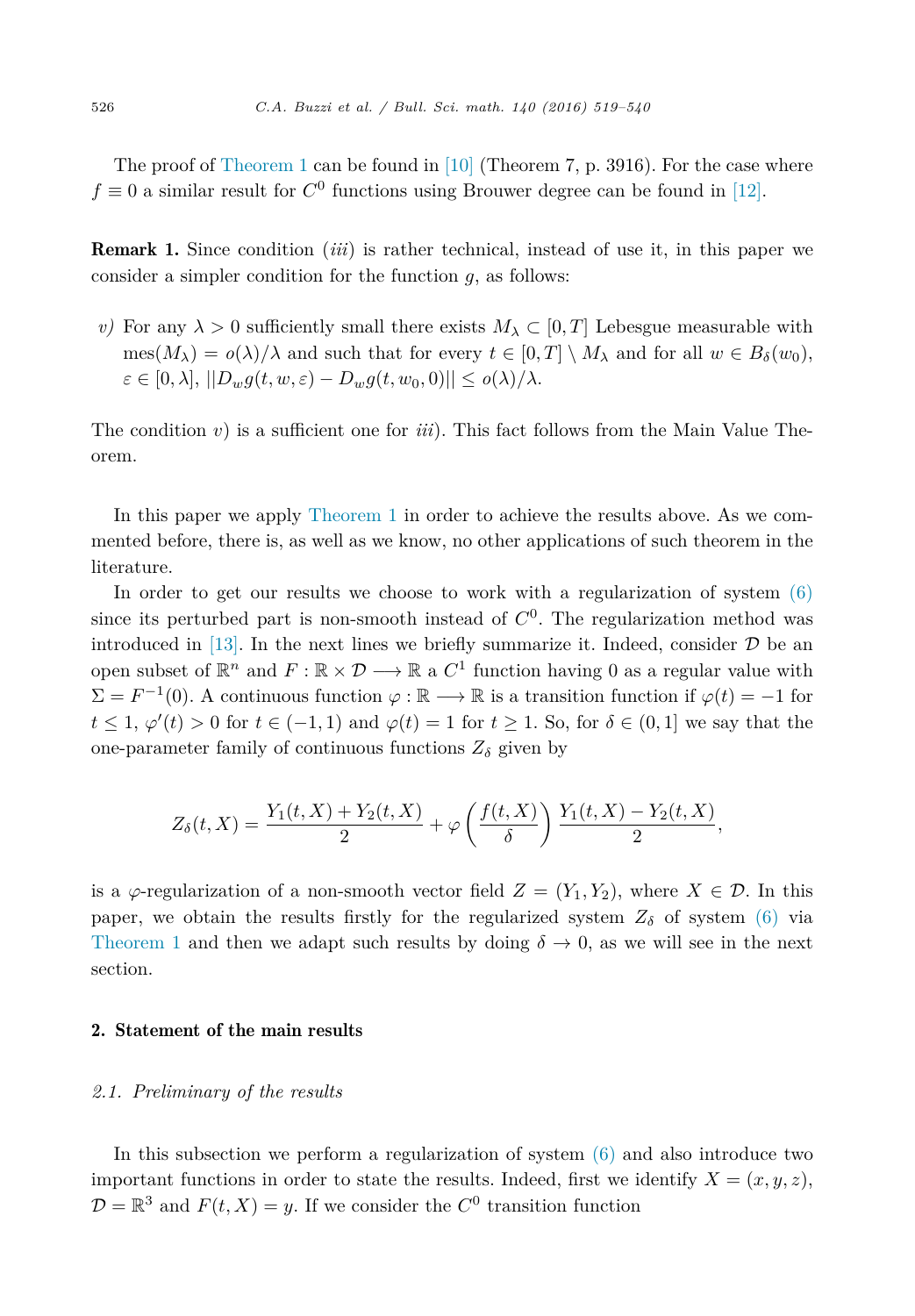<span id="page-8-0"></span>

Fig. 2. The graph of  $\varphi_{\delta}$  for  $\delta > 0$  (left) and for  $\delta \to 0$  (right).

$$
\varphi_{\delta}(t) = \begin{cases}\n-1, & \text{if } t \leq -\delta, \\
\frac{t}{\delta}, & \text{if } -\delta < t < \delta, \\
1, & \text{if } t \geq \delta,\n\end{cases}
$$
\n(11)

then a  $C^0$   $\varphi_{\delta}$ -regularization of system [\(6\)](#page-5-0) writes

$$
\dot{X}_{\delta}^{\varepsilon} = f_{\delta}^{\varepsilon}(t, X, \varepsilon)
$$
\n
$$
= \frac{f^{+}(t, X, \varepsilon) + f^{-}(t, X, \varepsilon)}{2} + \varphi_{\delta}(y) \frac{f^{+}(t, X, \varepsilon) - f^{-}(t, X, \varepsilon)}{2}
$$
\n
$$
= f(t, X) + \varepsilon g_{\delta}(t, X, \varepsilon), \tag{12}
$$

where

$$
g_{\delta}(t, X, \varepsilon) = \begin{cases} g^-(X), & y \leq -\delta, \\ \frac{g^+(X) + g^-(X)}{2} + \frac{y}{\delta} \left( \frac{g^+(X) - g^-(X)}{2} \right), & |y| < \delta, \\ g^+(X), & y \geq \delta. \end{cases} \tag{13}
$$

We must stress that system  $(12)$  is smooth and it has the same unperturbed part of system  $(6)$ , i.e., system  $(12)$  also possesses the cylinder *C* filled by periodic solutions when  $\varepsilon$  is zero and for all  $\delta > 0$ . In addition, taking  $\delta \to 0$  in system (12) we obtain the non-smooth system [\(6\).](#page-5-0) As we said before, in this paper we will apply [Theorem 1](#page-5-0) and then we take  $\delta \to 0$  in order to extend the results for system [\(6\)](#page-5-0) (Fig. 2).

Now we introduce two functions depending on the function *h* (which determines the shape of the periodic solutions on the cylinder *C*) and the perturbations  $p^{\pm}$ ,  $q^{\pm}$  and  $r^{\pm}$ which are very important to the results. Indeed, first consider the function

$$
A_h(\theta) = \cos \theta \frac{\partial h}{\partial x} (\cos \theta, \sin \theta) + \sin \theta \frac{\partial h}{\partial y} (\cos \theta, \sin \theta). \tag{14}
$$

Observe that  $A_h(\theta)$  is rather technical but it plays an important role in the implementation of [Theorem 1](#page-5-0) for system (12). Note also that it depends only on function *h*.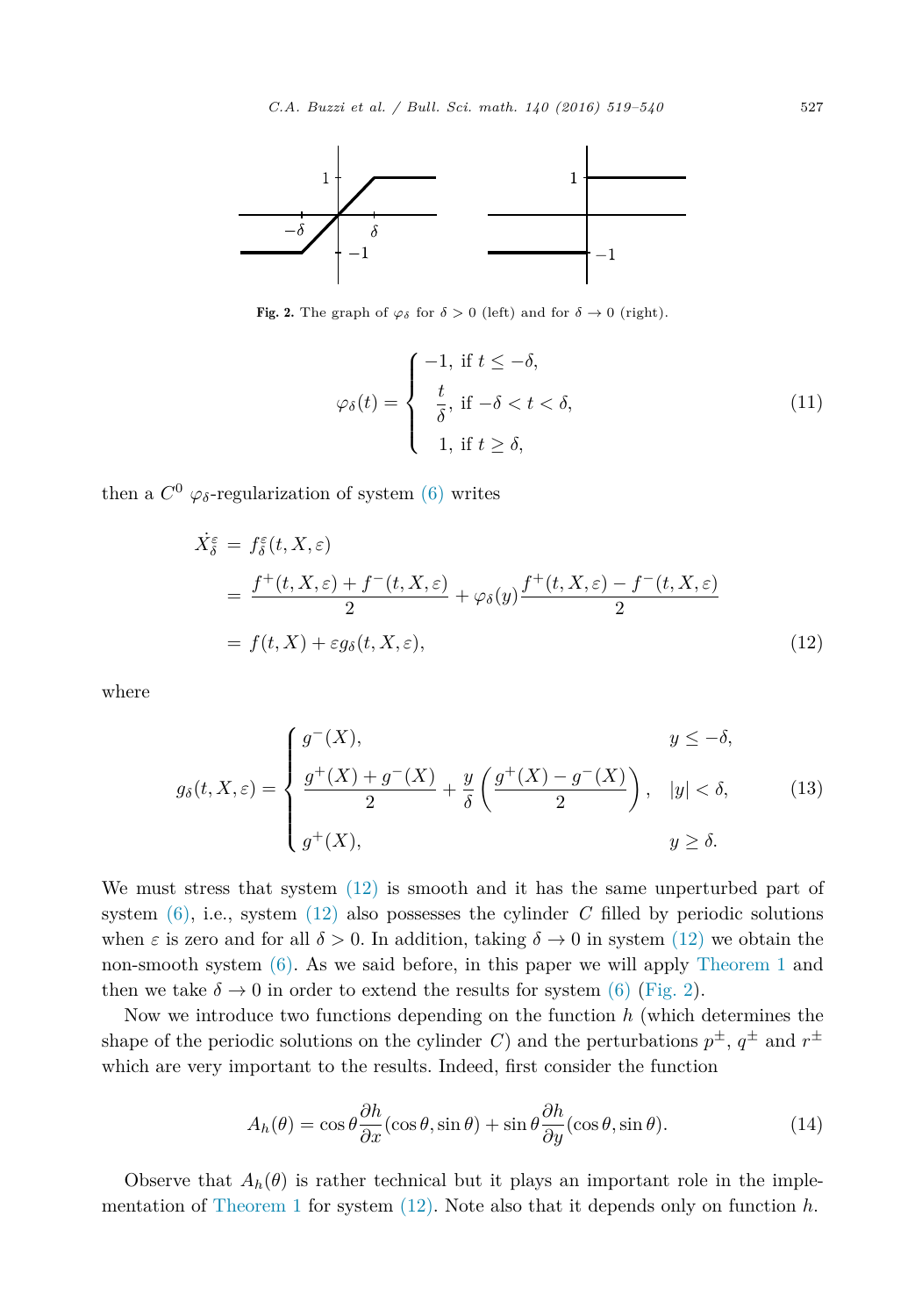<span id="page-9-0"></span>Next, let  $M_{\delta} : \mathbb{R} \longrightarrow \mathbb{R}$  be a function defined by

$$
M_{\delta}(z) = \int_{0}^{2\pi} -\frac{1}{2} \left[ h(\cos\theta, \sin\theta)(-\cos\theta(q^{+}(\varsigma) + q^{-}(\varsigma)) + \sin\theta(p^{+}(\varsigma) + p^{-}(\varsigma))) + (r^{+}(\varsigma) + r^{-}(\varsigma)) + (h(\cos\theta, \sin\theta)(\cos\theta(-q^{+}(\varsigma) + q^{-}(\varsigma)) + \sin\theta(p^{+}(\varsigma) - p^{-}(\varsigma))) + (r^{+}(\varsigma) - r^{-}(\varsigma)))\varphi_{\delta}(\sin\theta) \right] ds,
$$
\n(15)

where  $\varsigma = (\cos \theta, \sin \theta, z + \int_0^s h(\cos v, \sin v) dv)$  and *z* is some real value. We will see in Subsection 2.2 that under suitable assumptions, the simple zeros of function  $M_{\delta}$  provide limit cycles bifurcating from the continuum of periodic solutions on the cylinder *C*.

Now we establish the main results.

## *2.2. Main results*

**Fundamental Lemma.** Suppose that  $A_h(\theta) = 0$ ,  $\forall \theta \in [0, 2\pi)$ . Then, for  $|\varepsilon|$  sufficiently *small* and for *every*  $z_0$  *such* that  $M_\delta(z_0) = 0$  and  $M'_\delta(z_0) \neq 0$ , the *smooth system* [\(12\)](#page-8-0) *has a limit cycle bifurcating from the band of periodic solutions of the cylinder C with*  $\varepsilon = 0$ . Moreover, there exists at most  $s = \max\{m, n, p\}$  values of z for which  $M_{\delta}(z) = 0$ .

**Remark 2.** We note that the condition  $A_h(\theta) = 0$  is not empty. For instance, it is not difficult to verify that for each  $c_i \in \mathbb{R}$  the functions

$$
\tilde{h}(x,y) = \sum_{i=0}^{\infty} \frac{c_i}{(x^2 + y^2)^{\frac{2i+1}{2}}} x^{2i+1}
$$

satisfy such property. Moreover, it holds that the function  $\rho(x,y) = 1/(x^2 + y^2)^{\frac{2i+1}{2}}$ satisfies  $\rho(r\cos\theta, r\sin\theta) = 1$  and the power of *x* in the polynomials  $c_i x^{2i+1}$  is always odd, i.e., the cylinders defined by the function  $\hat{h}$  presented previously is filled by periodic orbits of system  $(1)$ . Actually, this fact says that the results take into account infinitely many different cylinders.

The next theorem is the main result of the paper and says that the limit cycles that we find for the regularized system  $(12)$  are preserved for the non-smooth system  $(6)$  when  $\delta \rightarrow 0$ .

**Theorem 2.** Assume that  $A_h(\theta) = 0$ ,  $\forall \theta \in [0, 2\pi)$ . Then, for  $|\varepsilon|$  sufficiently small and *for each*  $z_0$  *such that*  $M_\delta(z_0) = 0$  *and*  $M'_\delta(z_0) \neq 0$ , *the non-smooth system* [\(6\)](#page-5-0) *has a limit cycle bifurcating from the band of periodic solutions of the cylinder C with*  $\varepsilon = 0$ *. Moreover, there exists at most*  $s = \max\{m, n, p\}$  *values of z for which*  $M_{\delta}(z) = 0$ *.*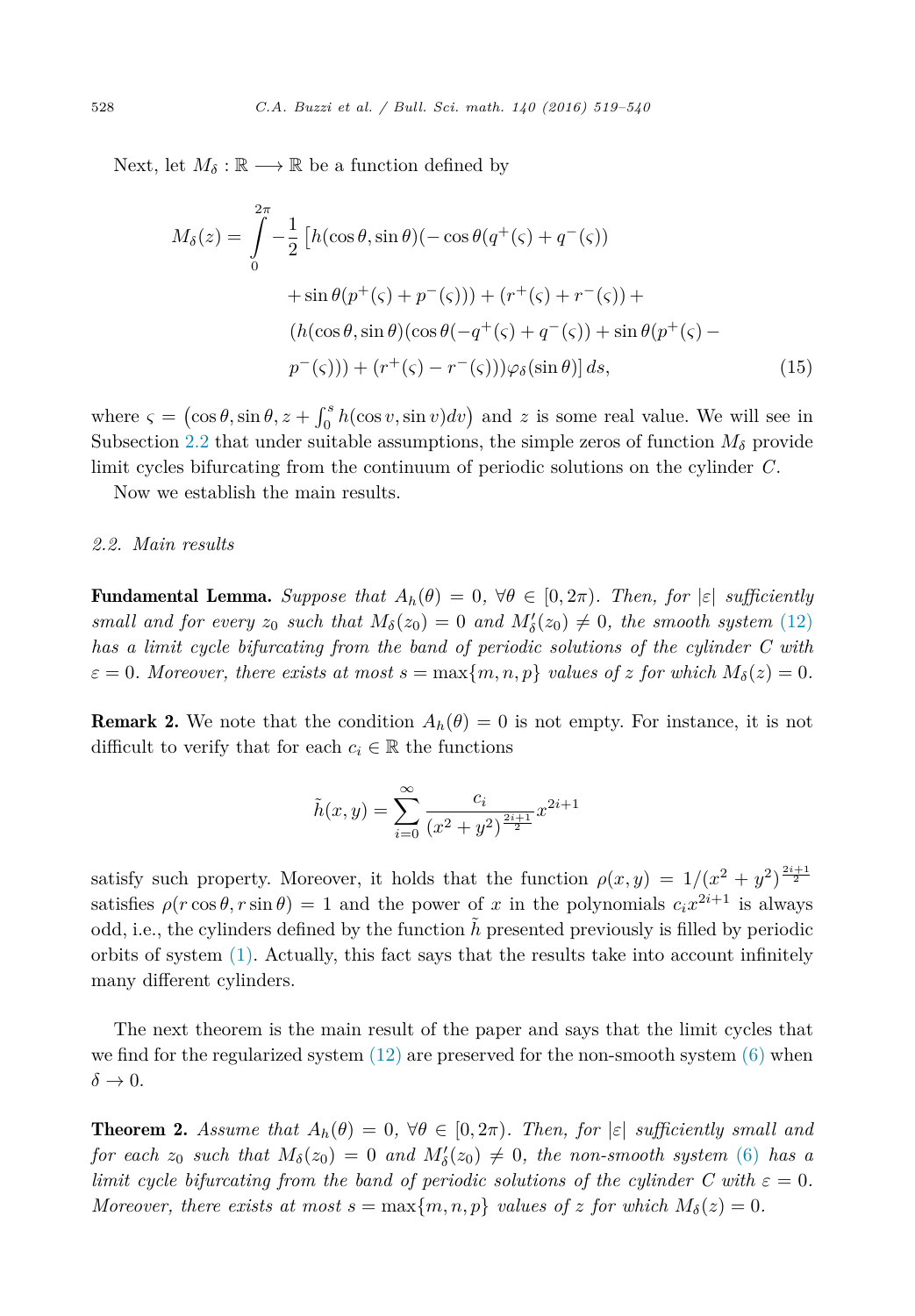<span id="page-10-0"></span>A particular case of perturbations of system [\(1\)](#page-1-0) is to consider  $g^+ = g^-$  in [\(5\),](#page-4-0) i.e., perform the same perturbation in  $\Sigma^+$  and  $\Sigma^-$ . In this particular case we obtain a smooth perturbation of system [\(1\).](#page-1-0) In such case system [\(6\)](#page-5-0) becomes smooth and it coincides with its regularized system [\(12\).](#page-8-0) The next theorem states the results in such situation.

**Theorem 3.** Assume that  $A_h(\theta) = 0$ ,  $\forall \theta \in [0, 2\pi)$ ,  $g^+ = g^-$  and consider the function

$$
\overline{M}_{\delta}(z) = \int_{0}^{2\pi} - \left[ h(\cos\theta, \sin\theta)(-\cos\theta q^+(\varsigma) + \sin\theta p^+(\varsigma)) + r^+(\varsigma) \right] ds,\tag{16}
$$

 $where \zeta = (\cos \theta, \sin \theta, z + \int_0^s h(\cos v, \sin v) dv)$  and *z is some real value. Then, for*  $|\varepsilon|$  $sufficiently small and for each  $z_0$  such that  $M_\delta(z_0) = 0$  and  $M'_\delta(z_0) \neq 0$ , the smooth$ *system* [\(6\)](#page-5-0) *has a limit cycle bifurcating from the band of periodic solutions of the cylinder C* with  $\varepsilon = 0$ . Moreover, there exists at most  $s = \max\{m, n, p\}$  values of *z* for which  $\overline{M}_{\delta}(z) = 0.$ 

We observe that although [Theorems 2 and](#page-9-0) 3 provide the same upper bound for the number of limit cycles bifurcating from *C* by performing non-smooth and smooth functions, respectively, for concrete examples we may reach different upper bounds in each case. In fact, in similar situations usually non-smooth systems present more limit cycles than smooth ones. In Subsection [3.2](#page-17-0) we will discuss this topic in more details through a specific example. Before that, in what follows we present the proof of the results.

#### 3. Proofs and examples

#### *3.1. Proof of the results*

Now we apply the methods and tools described previously in order to prove the results presented in Subsection [2.2.](#page-9-0) We start proving the Fundamental Lemma.

**Proof of Fundamental Lemma.** Consider system  $(12)$  and assume that for this system we verify  $A_h(\theta) = 0$  for all  $\theta \in [0, 2\pi)$ . Since the periodic solutions of system [\(1\),](#page-1-0) that we are perturbing, live on the cylinder *C*, we will perform a cylindrical change of coordinates in system [\(12\)](#page-8-0) by introducing the new variables  $(z, r, \theta)$  given implicitly by  $x = r \cos \theta$ ,  $y = r \sin \theta$  and  $z = z$ . In the new variables  $(z, r, \theta)$  system [\(12\)](#page-8-0) writes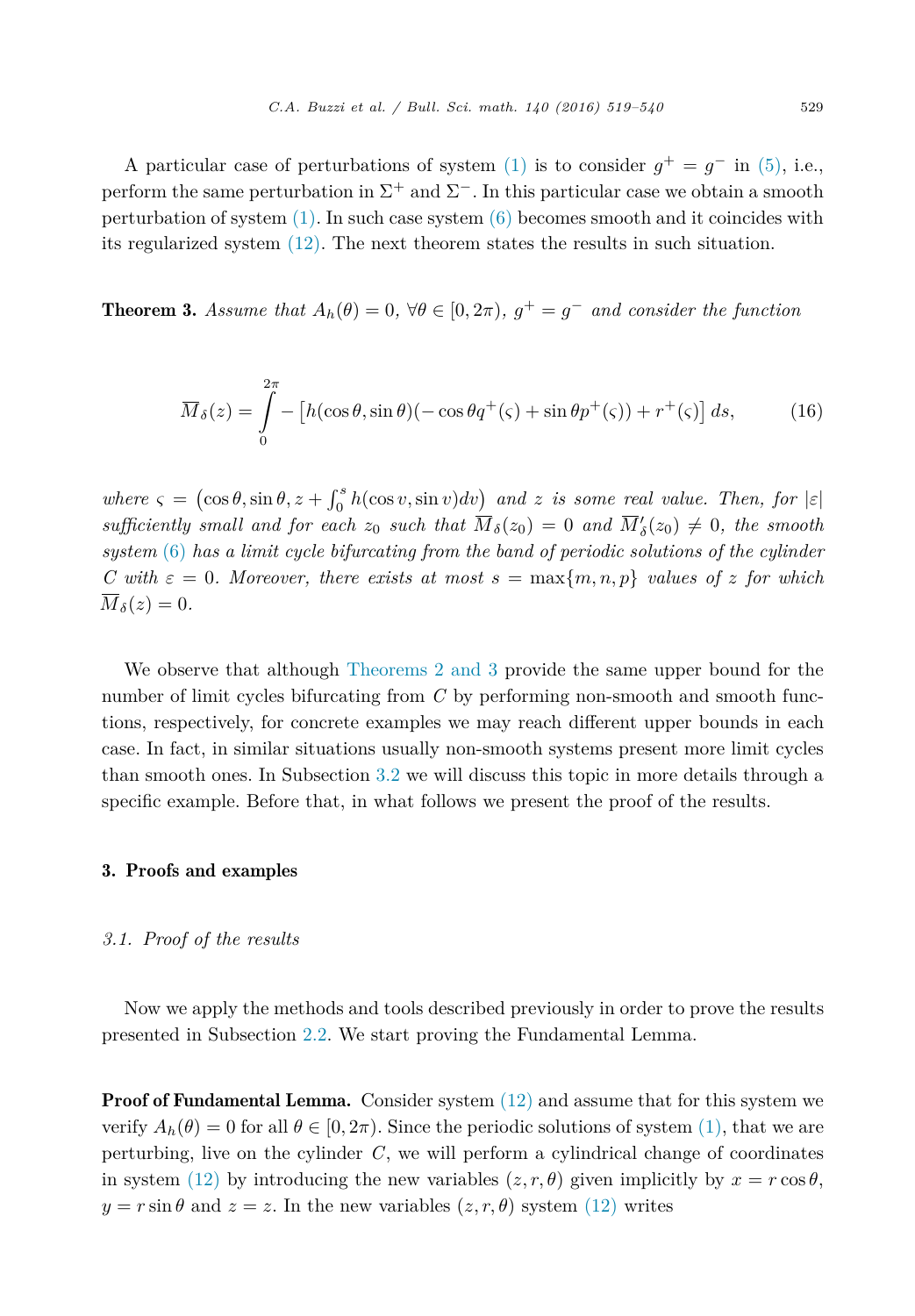<span id="page-11-0"></span>530 *C.A. Buzzi et al. / Bul l. Sci. math. 140 (2016) 519–540*

$$
\dot{z} = h(r\cos\theta, r\sin\theta) + \varepsilon \frac{1}{2} \left[ r^+(\vartheta) + r^-(\vartheta) + (r^+(\vartheta) - r^-(\vartheta)) \right]
$$

$$
\varphi_\delta(r\sin\theta) \Big],
$$

$$
\dot{r} = -r + r^3 + \varepsilon \frac{1}{2} \left[ \cos\theta(p^+(\vartheta) + p^-(\vartheta)) + \sin\theta(q^+(\vartheta) + q^-(\vartheta)) + \cos\theta(p^+(\vartheta) - p^-(\vartheta)) + \sin\theta(q^+(\vartheta) - q^-(\vartheta))\varphi_\delta(r\sin\theta) \right],
$$

$$
\dot{\theta} = 1 + \varepsilon \frac{1}{2r} \left[ \cos\theta(q^+(\vartheta) + q^-(\vartheta)) - \sin\theta(p^+(\vartheta) + p^-(\vartheta)) + \cos\theta(q^+(\vartheta) - q^-(\vartheta)) + \sin\theta(-p^+(\vartheta) + p^-(\vartheta))\varphi_\delta(r\sin\theta) \right],
$$
(17)

where  $\vartheta = (r \cos \theta, r \sin \theta, z)$ .

Now we change the independent variable *t* of system (17) to the new variable  $\theta$  and obtain the following equivalent system

$$
\frac{dz}{d\theta} = h(r\cos\theta, r\sin\theta) + \varepsilon \frac{1}{2r} [h(r\cos\theta, r\sin\theta)(-\cos\theta(q^+(\theta)) + q^-(\theta)) + \sin\theta(p^+(\theta) + p^-(\theta))] + r(r^+(\theta) + r^-(\theta)) +
$$
  
\n
$$
(h(r\cos\theta, r\sin\theta)(\cos\theta(-q^+(\theta) + q^-(\theta)) + \sin\theta(p^+(\theta) - p^-(\theta))) + r(r^+(\theta) - r^-(\theta))\varphi_\delta(r\sin\theta)] + O_2
$$
  
\n
$$
= h(r\cos\theta, r\sin\theta) + \varepsilon G_\delta^1(\theta, z, r, \varepsilon),
$$
  
\n
$$
\frac{dr}{d\theta} = -r + r^3 + \varepsilon \frac{1}{2} [-(q^+(\theta) + q^-(\theta))((r^2 - 1)\cos\theta - \sin\theta) + (p^+(\theta) + p^-(\theta))((r^2 - 1)\sin\theta + \cos\theta) + (-q^+(\theta) + q^-(\theta))
$$
  
\n
$$
((r^2 - 1)\cos\theta - \sin\theta) + (p^+(\theta) + p^-(\theta))((r^2 - 1)\sin\theta + \cos\theta)\varphi_\delta(r\sin\theta)] + O_2
$$
  
\n
$$
= -r + r^3 + \varepsilon G_\delta^2(\theta, z, r, \varepsilon),
$$
\n(18)

where again  $\vartheta = (r \cos \theta, r \sin \theta, z)$  and  $O_2 = O(\varepsilon^2)$ . Observe that the vector field of system  $(18)$  is  $2\pi$ -periodic. Additionally, in order to see that its perturbed part is locally uniformly Lipschitz in the variables  $(z, r) \in \mathbb{R}^2$ , consider the function  $G_{\delta}: \mathbb{R} \times \mathbb{R}^2 \times$  $[0,1] \longrightarrow \mathbb{R}^2$  as  $G_{\delta}(\theta, w_1, w_2, \varepsilon) = (G_{\delta}^1(\theta, w_1, w_2, \varepsilon), G_{\delta}^2(\theta, w_1, w_2, \varepsilon))$ . Consider also the sets

$$
R_1 = \{ (\theta, w_1, w_2, \varepsilon) \in \mathbb{R} \times \mathbb{R}^2 \times [0, 1]; w_2 \sin \theta \le -\delta \},
$$
  
\n
$$
R_2 = \{ (\theta, w_1, w_2, \varepsilon) \in \mathbb{R} \times \mathbb{R}^2 \times [0, 1]; -\delta \le w_2 \sin \theta \le \delta \},
$$
  
\n
$$
R_3 = \{ (\theta, w_1, w_2, \varepsilon) \in \mathbb{R} \times \mathbb{R}^2 \times [0, 1]; w_2 \sin \theta \ge \delta \},
$$

and let  $K \subset \mathbb{R} \times \mathbb{R}^2 \times [0,1] = \bigcup_{i=1,2,3} R_i$  be a compact set. In order to see that  $G_{\delta}$  is Lipschitz on *K*, it is sufficient to show that  $G_{\delta}$  is Lipschitz on the convex hull  $\overline{K}_C$  of *K*,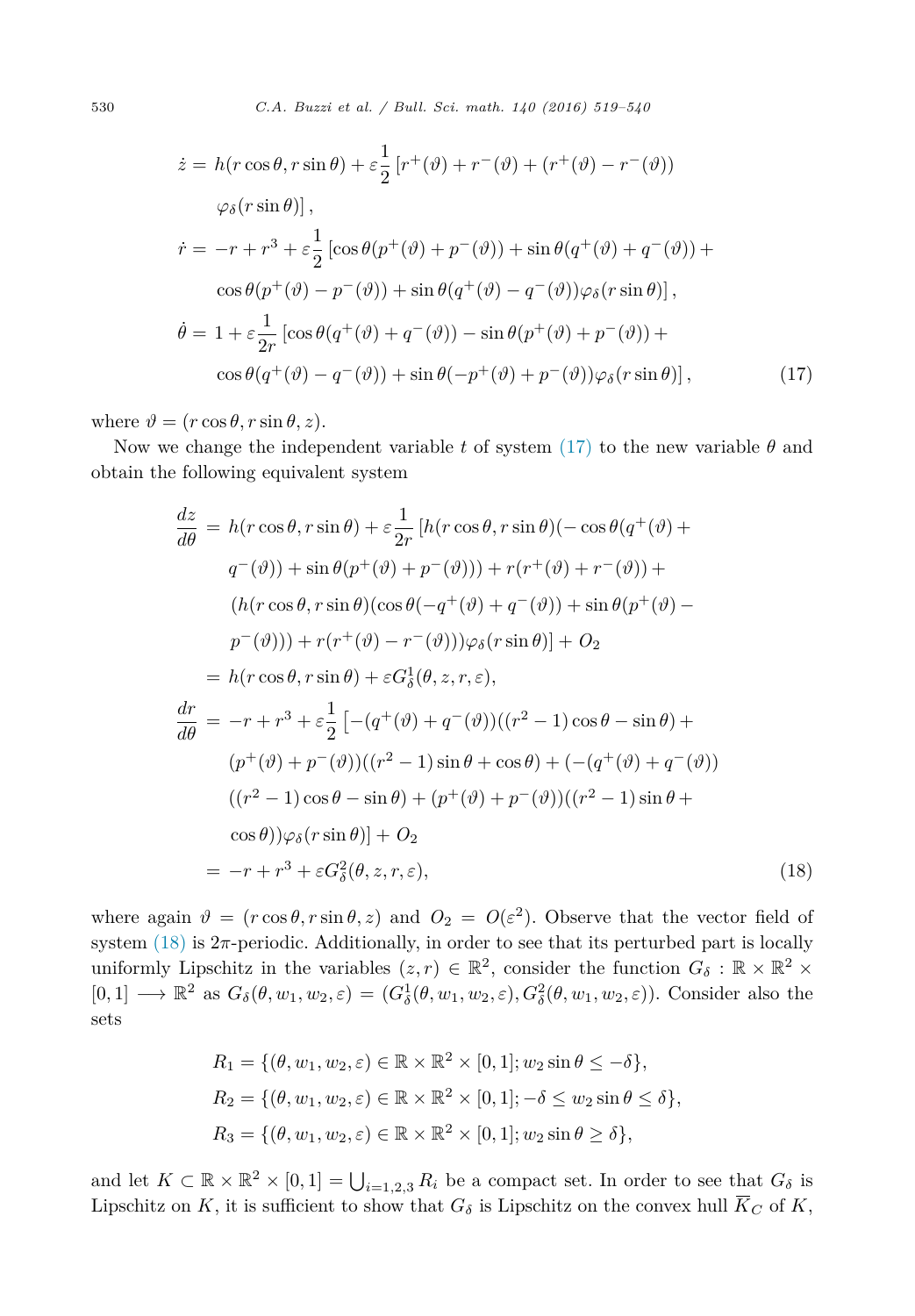<span id="page-12-0"></span>once  $K \subseteq \overline{K}_C$ . Indeed, let *x* and *y* be two arbitrary points of  $\mathbb{R}^2$  in  $\overline{K}_C$ . Now consider *S* the segment connecting *x* and *y* and  $S_i = S \cap R_i$ ,  $i = 1, 2, 3$ . This intersection consists of a finite number of closed segments contained in  $S$ , since the boundaries between  $R_1$  and  $R_2$ and between  $R_2$  and  $R_3$  are codimension one manifolds of  $\mathbb{R} \times \mathbb{R}^2 \times [0,1]$ . The restrictions  $G_{\delta}|_{S_i}$  are polynomial in the variables  $w_1$  and  $w_2$  for each  $i = 1, 2, 3$  and consequently they are also  $C^{\infty}$ . It means that each restriction  $G_{\delta}|_{S_i}$  is locally  $L_i$ -Lipschitz on the compact set  $S_i$ , for each  $i = 1, 2, 3$ , which is equivalent to be  $L_i$ -Lipschitz. Then for all  $(\theta, x, \varepsilon), (\theta, y, \varepsilon) \in \overline{K}_C$ , there exists  $L = \max\{L_1, L_2, L_3\}$  such that

$$
||G_{\delta}(\theta, x, \varepsilon) - G_{\delta}(\theta, y, \varepsilon)|| \leq \sum_{p^i \in S_i} L_i ||p_i - p_{i+1}||
$$
  

$$
\leq L \left( \sum_{p^j \in S_1} ||p_j - p_{j+1}|| + \sum_{p^k \in S_2} ||p_k - p_{k+1}|| + \sum_{p^l \in S_3} ||p_l - p_{l+1}|| \right),
$$

where  $p^s$  is the segment with ends in  $p_s$  and  $p_{s+1}$  for  $s \in \{i, j, k, l\}, x = p_s$  and  $y = p_r$ , for some  $s, r \in \mathbb{N}$ . Consequently, if *n* is the number of intersections of *S* with the boundaries of each  $R_i$ ,  $i = 1, 2, 3$ , then once *S* is a segment we obtain

$$
||G_{\delta}(\theta, x, \varepsilon) - G_{\delta}(\theta, y, \varepsilon)|| \le L(||x - p_1|| + \dots + ||p_n - y||)
$$
  

$$
\le L||x - y||.
$$

Hence  $G_{\delta}$  is locally uniformly Lipschitz in the variables  $(z, r) \in \mathbb{R}^2$ . Now we call  $X = (z, r)$  and consider system [\(18\)](#page-11-0) with  $\varepsilon = 0$ . Then we obtain

$$
\frac{dX}{d\theta} = f(\theta, X),\tag{19}
$$

where  $f(\theta, X) = (h(r \cos \theta, r \sin \theta), -r + r^3)$ . By hypothesis  $f \in C^2$ . In the *zr*-plane, the straight line  $r = 1$  is invariant. Hence the solution  $X(\theta, X_0, 0)$  with initial condition  $X_0 = (z_0, 1)$  is

$$
X(\theta, X_0, 0) = (z(\theta, z_0), r(\theta, z_0)) = \left(z_0 + \int\limits_0^{\theta} h(\cos s, \sin s) ds, 1\right).
$$

Since  $\int_0^\theta h(\cos s, \sin s)ds$  is periodic, it follows that  $z(\theta, z_0)$  is  $2\pi$ -periodic in the variable  $\theta$  and for each point in a neighborhood of  $z = z_0$  on the straight line  $r = 1$  passes a 2 $\pi$ -periodic solution that lies in the phase space  $(z, r, \theta) \in \mathbb{R}^2 \times \mathbb{S}^1$ . Consequently system (19) has a family  $\mathcal{M} = \{(z, r) \in \mathbb{R}^2 : r = 1\}$  of  $2\pi$ -periodic solutions.

Now consider  $R_0 > 0$ . There exists an open ball  $U \subset \mathbb{R}$ ,  $R_0 \in \mathbb{R}$ ,  $U = \{z_0 \in (-R_0, R_0)\}\$ and a function  $\xi \in C^1(\overline{U}, \mathbb{R}^2)$ ,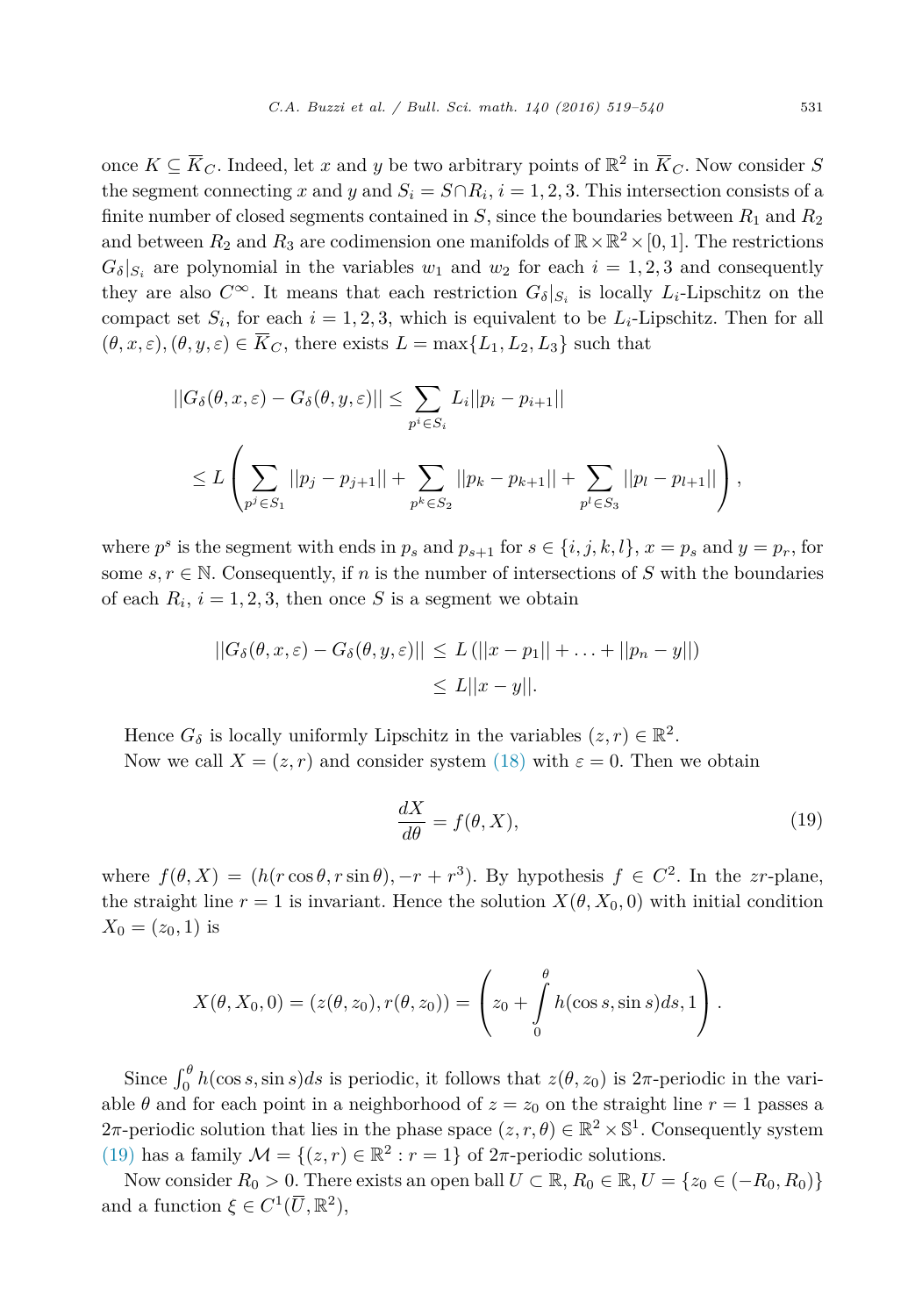<span id="page-13-0"></span>532 *C.A. Buzzi et al. / Bul l. Sci. math. 140 (2016) 519–540*

$$
\xi(z) = \left(z + \int\limits_0^{\theta} h(\cos s, \sin s) ds, 1\right),
$$

which is a parametrization of each periodic solution on M satisfying that for any  $z \in \overline{U}$ , we have  $D\xi(z) = (1,0)^T$ , whose rank is 1. Note that  $\xi(z)$  is the initial condition of a  $2\pi$ -periodic solution of [\(19\).](#page-12-0)

Now we linearize system [\(19\)](#page-12-0) along its periodic solutions  $X(\theta, \xi(z), 0)$ . We get

$$
\frac{dY}{d\theta} = D_X f(\theta, X(\theta, \xi(z), 0))Y.
$$
\n(20)

Consequently the matrix  $D_X f(\theta, X(\theta, \xi(z), 0))$  writes

$$
\left(\begin{array}{cc}\n\frac{\partial u}{\partial z}(\xi(z),1) & \frac{\partial u}{\partial r}(\xi(z),1) \\
\frac{\partial (-r+r^3)}{\partial z}(\xi(z),1) & \frac{\partial (-r+r^3)}{\partial r}(\xi(z),1)\n\end{array}\right),
$$

with  $u(r, \theta) = h(x(r, \theta), y(r, \theta))$ ,  $x(r, \theta) = r \cos \theta$  and  $y(r, \theta) = r \sin \theta$ .

Now, if we observe that  $\frac{\partial u}{\partial r}(\xi(z), 1) = A_h(\theta)$ , then it is easy to check that system (20) writes

$$
\frac{dY}{d\theta} = \begin{pmatrix} 0 & A_h(\theta) \\ 0 & 2 \end{pmatrix} Y,
$$
\n(21)

and has the fundamental matrix  $N_Y(\theta)$  given by

$$
N_Y(\theta) = \begin{pmatrix} 1 & \int_0^\theta e^{2s} A_h(s) ds \\ 0 & e^{2\theta} \end{pmatrix} . \tag{22}
$$

We note that  $N_Y(0) = I_2$ . Thus, since  $A_h(\theta) = 0$  by hypothesis, the monodromy  $matrix C = N_Y^{-1}(0)N_Y(2\pi)$  is

$$
C = \begin{pmatrix} 1 & 0 \\ 0 & e^{4\pi} \end{pmatrix},\tag{23}
$$

and consequently system  $(20)$  has the Floquet multiplier  $+1$  with the geometric multiplicity equal to 1.

In what follows we consider the adjoint linear system

$$
\frac{dU}{d\theta} = -(D_X f(\theta, X(\theta, \xi(z), 0)))^* U.
$$
\n(24)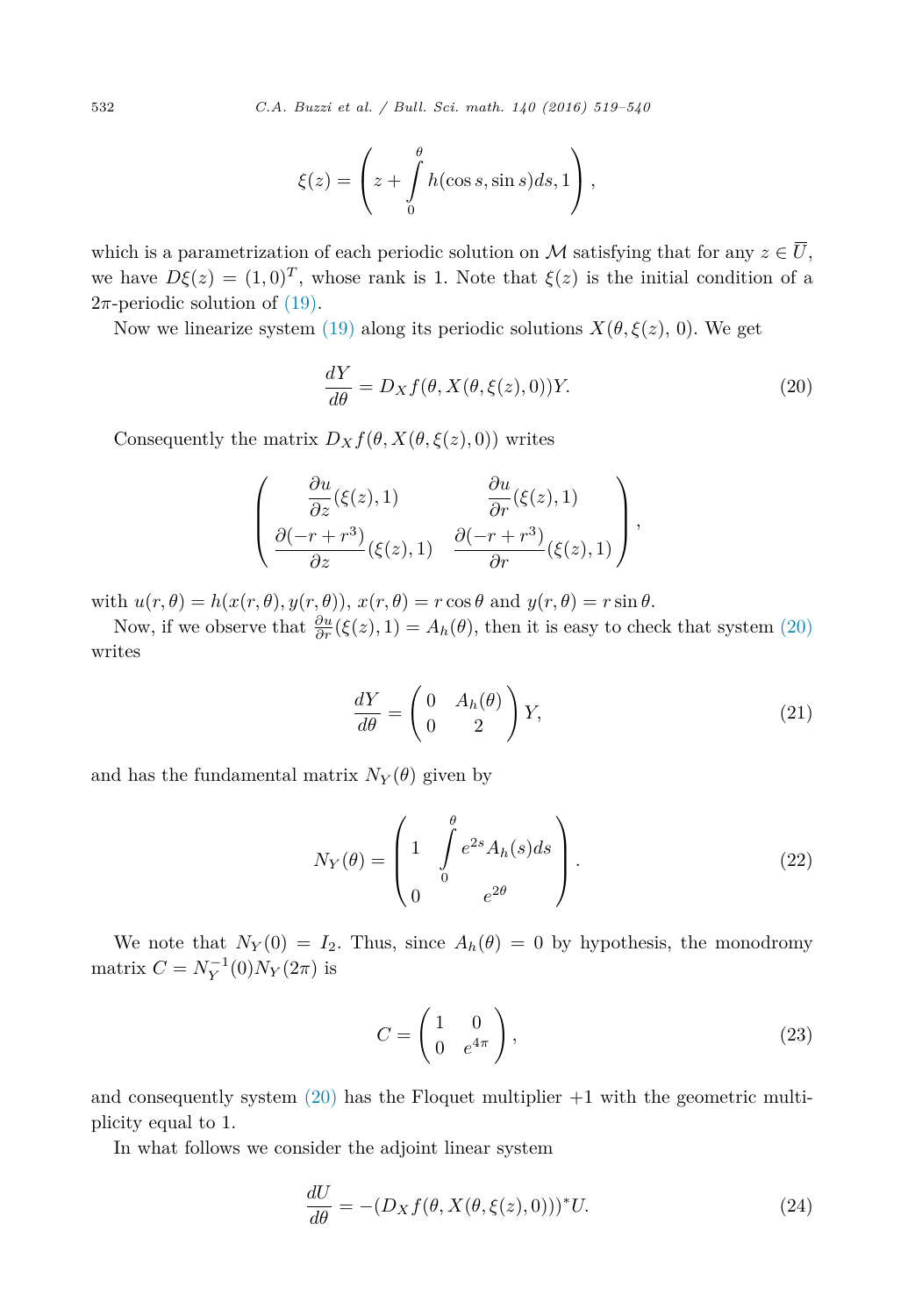Since system [\(24\)](#page-13-0) is the adjoint of system [\(20\),](#page-13-0) its fundamental matrix  $N_U(\theta)$  is  $N_U(\theta) = -(N_Y(\theta))^*$  and consequently a linearly independent solution is  $u_1(\theta, z)$  $(-1,0)^T$ . Observe that  $u_1(0, z)$  is  $C^1$  with respect to *z*. Therefore the Malkin bifurcation function  $M_\delta(z)$  takes the form

$$
M_{\delta}(z) = \int_{0}^{2\pi} \langle u_1(s, z), G_{\delta}(s, X(s, \xi(z), 0)) \rangle ds
$$
  
= 
$$
\int_{0}^{2\pi} -G_{\delta}^{1}(s, X(s, \xi(z), 0)) ds.
$$
 (25)

In other words, we obtain the formula

$$
M_{\delta}(z) = \int_{0}^{2\pi} -\frac{1}{2} \left[ h(\cos\theta, \sin\theta)(-\cos\theta(q^{+}(\varsigma) + q^{-}(\varsigma)) + \sin\theta(p^{+}(\varsigma) + p^{-}(\varsigma))) + (r^{+}(\varsigma) + r^{-}(\varsigma)) + (h(\cos\theta, \sin\theta)(\cos\theta(-q^{+}(\varsigma) + q^{-}(\varsigma)) + \sin\theta(p^{+}(\varsigma) - p^{-}(\varsigma))) + (r^{+}(\varsigma) - r^{-}(\varsigma)))\varphi_{\delta}(\sin\theta) \right] ds,
$$
\n(26)

where now  $\varsigma = (\cos \theta, \sin \theta, z + \int_0^s h(\cos v, \sin v) dv).$ 

In order to use [Theorem 1](#page-5-0) to assure the existence of limit cycles for system [\(12\),](#page-8-0) we observe that for each  $z_0 \in U$  such that  $M_\delta(\underline{z_0}) = 0$  and  $M'_\delta(z_0) \neq 0$ , the Implicit Function Theorem says that  $M'_{\delta}(z) \neq 0$  for all  $z \in U$ , and then we get  $d(M_{\delta}, U) \neq 0$  since  $M_{\delta}$  is continuous. In addition, we must verify condition *iii*) of Section [2.](#page-7-0) However, taking into account [Remark 1,](#page-7-0) we will verify condition *v*) instead of condition *iii*). Indeed, let  $\lambda$  be a positive number,  $\varepsilon \in [0, \lambda]$ ,  $w_0 = \xi(z_0)$  and consider the values  $p_+ = \arcsin(\delta/r)$  and  $p_$  = arcsin( $-\delta/r$ ). Observe that function  $\varphi_{\delta}$  is continuous except in the points  $\theta = p_{\pm}$ . In addition, consider the sets  $L^{\pm}_{\lambda} = \{ \omega \in [0, 2\pi] ; |\omega - p_{\pm}| < 2\delta \}$  and  $L_{\lambda} = L_{\lambda}^- \cup L_{\lambda}^+$ . Thus  $med(L_{\lambda}) = 8\lambda = o(\lambda)/\lambda$ .

Now we observe that for all  $\theta \in [0, 2\pi] \setminus L_\lambda$  and for all  $w \in B_\lambda(w_0)$  the function  $G_\delta$ is  $C^{\infty}$ . Indeed,  $G_{\delta}$  does not switch from one region  $R_i$  to another  $R_j$  when  $i \neq j$  and w varies on  $B_\lambda(w_0)$ , for  $i, j = 1, 2, 3$ . It holds once  $\theta \in [0, 2\pi] \setminus L_\lambda$  and the radius of the ball  $B_\lambda(w_0)$  is smaller than the radius of each neighborhood  $(p_\pm - \lambda, p_\pm + \lambda)$  of  $p_\pm$ . Then, from the Mean Value Theorem we obtain

$$
||D_wG_\delta(\theta, w, \varepsilon) - D_wG_\delta(\theta, w_0, 0)|| \le \sup_{s \in \overline{S}} ||D_w^2G_\delta(s)|| \cdot |w - w_0|,
$$

where  $S = B_{\lambda}(w_0)$  and  $D_w^2 G_{\delta}$  denotes the second derivative of the function  $D_w G_{\delta}$ . Thus, once  $D_w^2 G_\delta$  is  $C^1$  on the compact set *V*, it holds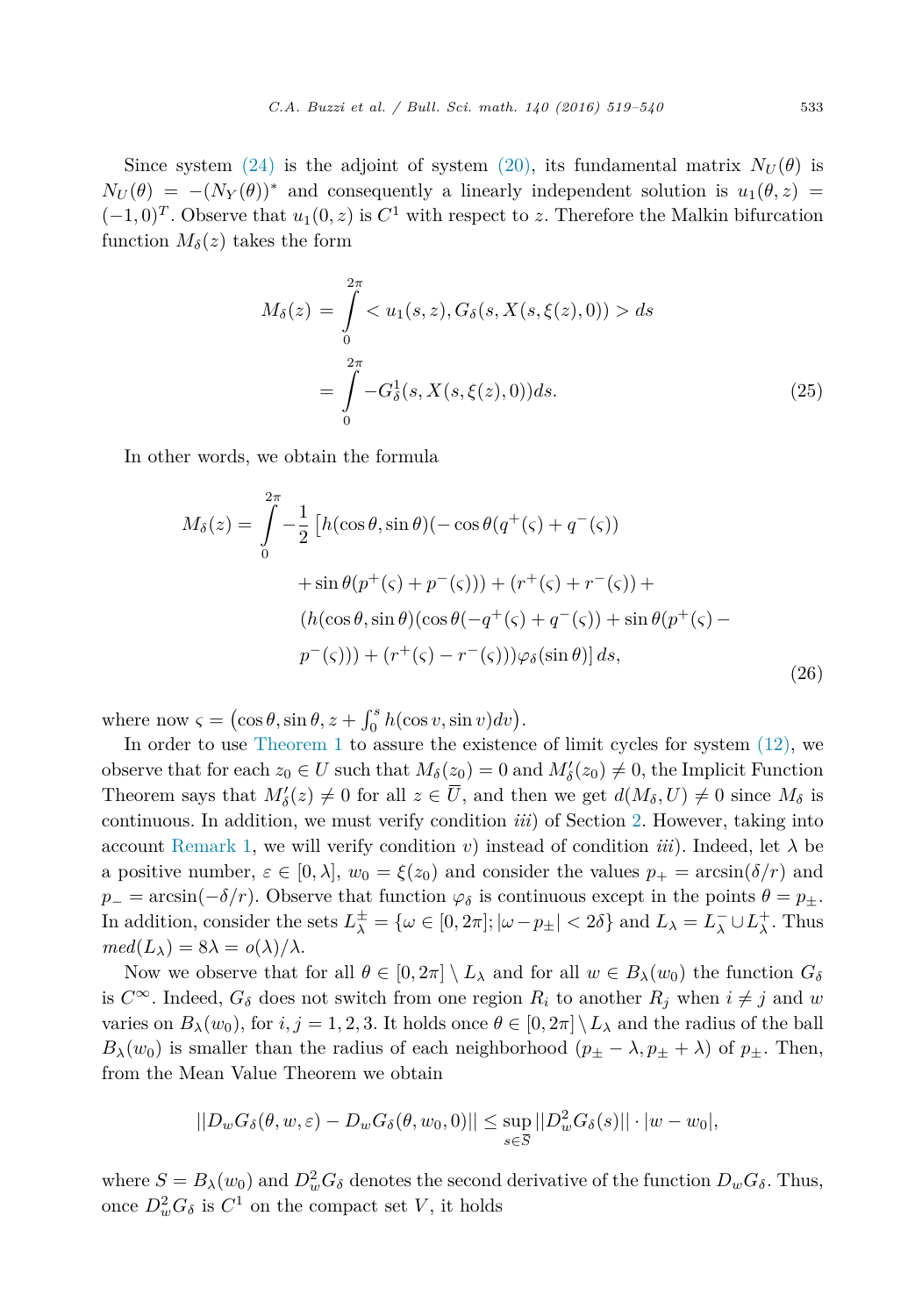$$
||D_wG_{\delta}(\theta, w, \varepsilon) - D_wG_{\delta}(\theta, w_0, 0)|| \le K|w - w_0| \le K\lambda = \frac{K\lambda^2}{\lambda},
$$

and then condition *v*) holds once  $K\lambda^2 = o(\lambda)$ .

In order to prove condition *iv*), first observe that  $M_{\delta}$  is a real-valued function whose domain is R. Now, given  $z_0 \in U$  satisfying  $M_\delta(z_0) = 0$  with  $M'_\delta(z) \neq 0$  for all  $z \in \overline{U}$ , consider  $\delta_1 > 0$  an arbitrary value such that  $V = (z_0 - \delta_1, z_0 + \delta_1) \subset U$ . Thus, by the Mean Value Theorem, there exist  $c \in V$  such that

$$
|M_{\delta}(b) - M_{\delta}(a)| = |M'_{\delta}(c)| \cdot |b - a|,
$$

for all  $a, b \in V$  and  $c \in (a, b)$ . The proof of condition *iv*) follows taking  $L_{M_{\delta}} =$  $\inf\{|M'_{\delta}(z)|; z \in V\}$  > 0 and observing that  $|M'_{\delta}(c)| \ge L_{M_{\delta}}$ , i.e.,  $|M_{\delta}(b) - M_{\delta}(a)| \ge$  $L_{M_{\delta}}|b-a|$  for all  $a, b \in V$ .

Therefore [Theorem 1](#page-5-0) assures that there exists  $\varepsilon_1 > 0$  sufficiently small and  $\delta_2 > 0$ such that for each  $\varepsilon \in (0, \varepsilon_1)$ , there exist a unique  $2\pi$ -periodic solution (consequently a limit cycle)  $\varphi_{\delta}^{\varepsilon} \in \mathbb{C}^{0}(\mathbb{R}, \mathbb{R}^{2})$  of the regularized system [\(18\)](#page-11-0) with condition in  $B_{\delta_{2}}(\xi(z_{0}))$ satisfying  $\varphi_{\delta}^{\varepsilon}(0) \to \xi(z_0)$  when  $\varepsilon \to 0$ . Consequently the equivalent systems [\(17\)](#page-11-0) and [\(12\)](#page-8-0) also posses the limit cycle  $\varphi_{\delta}^{\varepsilon}(t)$  satisfying such properties.

Observe that in the particular case treated in this paper, the regularized system [\(12\)](#page-8-0) with  $\varepsilon = 0$  does not depend on  $\delta$ . Thus, neither the initial condition  $\xi(z)$  and consequently nor  $\varphi_{\delta}^{\varepsilon}$  depends on  $\delta$ . Moreover, once  $\xi(z_0) = (z_0 + \int_0^{\theta} h(\cos s, \sin s) ds, 1)$  has the second component equal to one (what means  $r = 1$ , in the cylindrical coordinates), the limit cycle  $\varphi_{\delta}^{\varepsilon}(t)$  lives on the cylinder *C*, i.e.,  $\varphi_{\delta}^{\varepsilon}(t)$  bifurcates from the continuum of periodic solutions on *C*.

Finally, replacing the expressions of  $p^{\pm}$ ,  $q^{\pm}$  and  $r^{\pm}$  given in [\(5\)](#page-4-0) into the expression [\(15\),](#page-9-0) we obtain the polynomial

$$
M_{\delta}(z) = I_s(\delta)z^s + \ldots + I_1(\delta)z + I_0(\delta), \qquad (27)
$$

where  $s = \max\{m, n, p\}$  and

$$
I_j(\delta) = \int\limits_0^{2\pi} \phi_j(\theta, \delta) d\theta \in \mathbb{R},
$$

for some  $\phi_j$  depending on  $\theta$  and  $\delta$  with  $j = 0, 1, \ldots, s$ .

Therefore, since  $M_{\delta}(z)$  is a polynomial in *z* possessing at most *s* zeros, then  $s =$  $\max\{m, n, p\}$  is an upper bound for the number of zeros of  $M_{\delta}$ . But consequently, by using [Theorem 1,](#page-5-0) *s* is also the upper bound for the number of limit cycles that can bifurcate from the cylinder of system [\(18\).](#page-11-0) Then it follows that the same holds for the equivalent system  $(12)$ . This finish the prove of the Fundamental Lemma.  $\Box$ 

In what follows we prove [Theorem 2.](#page-9-0)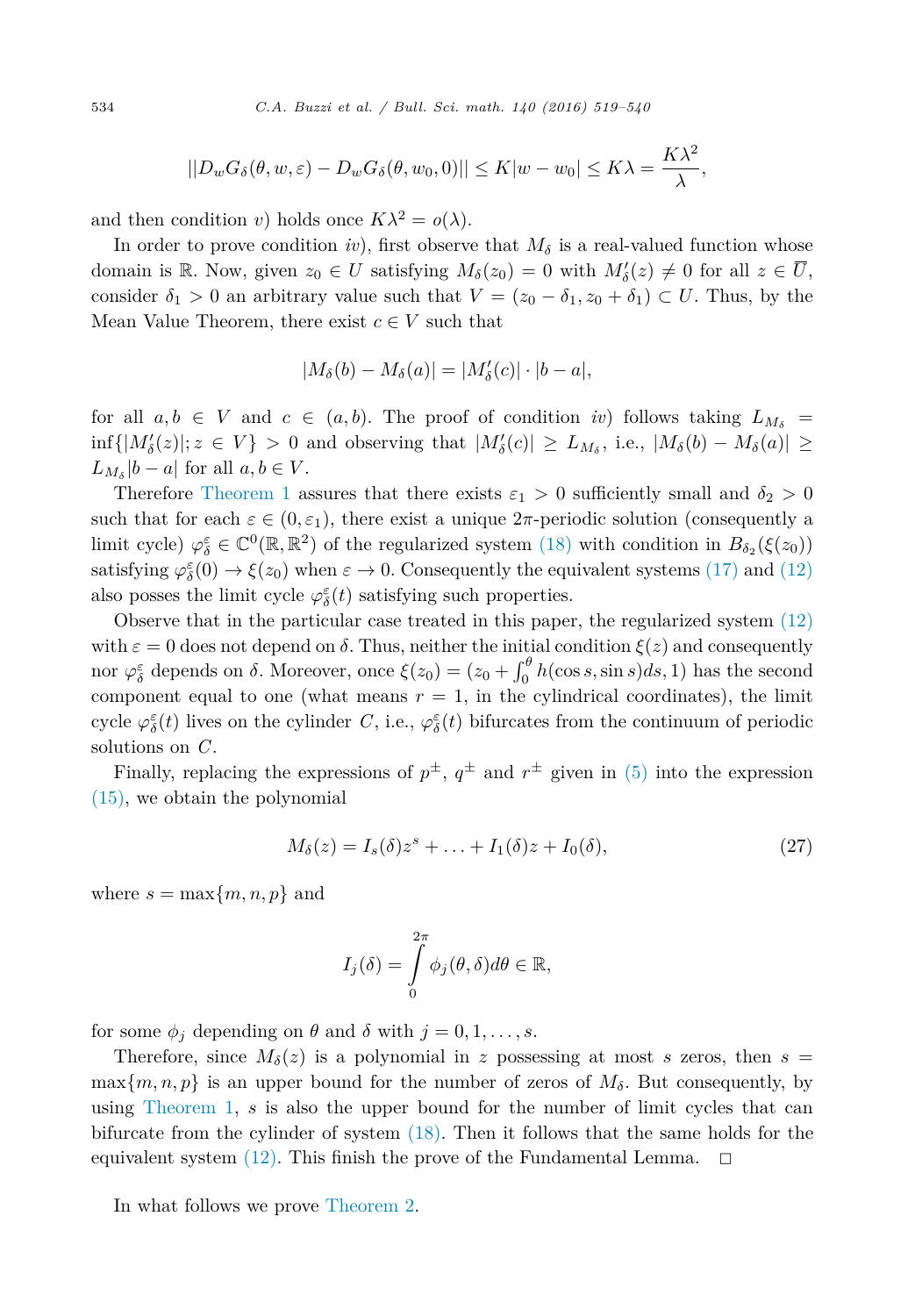<span id="page-16-0"></span>**Proof of Theorem 2.** Suppose that  $A_h(\theta) = 0$  for all  $\theta \in [0, 2\pi)$  and that for  $|\varepsilon|$  sufficiently small we have a value  $z_0$  such that  $M_\delta(z_0) = 0$  and  $M'_\delta(z_0) \neq 0$ , where  $M_\delta$  is given in [\(15\).](#page-9-0) Then, by the Fundamental Lemma, there exists a limit cycle  $\varphi^{\varepsilon}_{\delta}(t)$  for system [\(12\)](#page-8-0) satisfying  $\varphi_{\delta}^{\varepsilon}(0) \to \xi(z_0)$  when  $\varepsilon \to 0$ , as described in the proof of the Fundamental Lemma. Now consider  $\Sigma^{z_0}$  a transversal section of  $\varphi_{\delta}^{\varepsilon}$  contained in the cylinder *C* for the Poincaré map  $P_{\delta}^{\varepsilon} : \Sigma^{z_0} \longrightarrow \Sigma^{z_0}$ , where  $P_{\delta}^{\varepsilon}(z) = X_{\delta}(2\pi, \xi(z), \varepsilon)$ ,  $\varphi_{\delta}^{\varepsilon}(0) \in \Sigma^{z_0}$  and *X*<sup>*δ*</sup>(*t*, *X*, *ε*) is a solution of the regularized system [\(12\).](#page-8-0) Then it follows that  $P^{\varepsilon}_{\delta}(\varphi^{\varepsilon}_{\delta}(0))$  = *ϕε <sup>δ</sup>*(0).

Consider also  $P^{\varepsilon} : \Sigma^{z_0} \longrightarrow \Sigma^{z_0}$  the Poincaré map of the non-smooth system [\(6\)](#page-5-0) with  $P^{\varepsilon}_{\delta}(z) = X(2\pi, \xi(z), \varepsilon)$ . Observe that by taking  $\varepsilon$  sufficiently small the Poincaré map  $P^{\varepsilon}$ is a composition of Poincaré maps of the regularized system and it is well defined and continuous for every  $z \in \Sigma^{z_0}$ . Moreover, each fix point of  $P^{\varepsilon}$  corresponds to a periodic solution of the non-smooth system  $(6)$ . Then it holds that  $\lim_{h \to 0}$ *δ*→0  $P_{\delta}^{\varepsilon}(z) = P^{\varepsilon}(z)$ , i.e.,  $P^{\varepsilon}$  is the pointwise limit of  $P_{\delta}^{\varepsilon}$ .

Therefore the point  $\varphi^{\varepsilon}(0) = \lim_{\delta \to 0} \varphi^{\varepsilon}_{\delta}(0)$  is a fixed point of the Poincaré map  $P^{\varepsilon}(z)$ and consequently the non-smooth system [\(6\)](#page-5-0) has a limit cycle  $\varphi^{\varepsilon}(t)$  such that  $\varphi^{\varepsilon}(0) \rightarrow$  $(\xi(z_0), 1)$  when  $\varepsilon \to 0$ .  $\Box$ 

Finally we prove [Theorem 3.](#page-10-0) It is an immediate consequence of the Fundamental Lemma.

**Proof of Theorem 3.** Since  $g^+ = g^-$ , we obtain  $p^+ = p^-$ ,  $q^+ = q^-$  and  $r^+ = r^-$ . Thus,  $A_h(\theta) = 0$  for all  $\theta \in [0, 2\pi)$ , from formula [\(15\)](#page-9-0) we get

$$
\overline{M}_{\delta}(z) = \int_{0}^{2\pi} - \left[ h(\cos\theta, \sin\theta)(-\cos\theta q^+(\varsigma) + \sin\theta p^+(\varsigma)) + r^+(\varsigma) \right] ds,\tag{28}
$$

where  $\varsigma = (\cos \theta, \sin \theta, z + \int_0^s h(\cos v, \sin v) dv)$ . In addition, replacing the expressions of  $p^+$ ,  $q^+$  and  $r^+$  given in [\(5\),](#page-4-0) we obtain a polynomial

$$
\overline{M}_{\delta}(z) = \overline{I}_{s}(\delta)z_0^s + \ldots + \overline{I}_1(\delta)z_0 + \overline{I}_0(\delta), \qquad (29)
$$

where again  $s = \max\{m, n, p\}$  and

$$
\overline{I}_j(\delta) = \int\limits_0^{2\pi} \overline{\phi}_j(\theta, \delta) d\theta \in \mathbb{R},
$$

for some  $\overline{\phi}_j$  depending on  $\theta$  and  $\delta$  with  $j = 0, 1, \ldots, s$ .

The proof of [Theorem 3](#page-10-0) is straightforward from the Fundamental Lemma.  $\Box$ 

We should mention that the formula obtained in (28) does not coincides precisely to the one presented in [\[6\]](#page-21-0) due to a subtle technical mistake performed in that paper.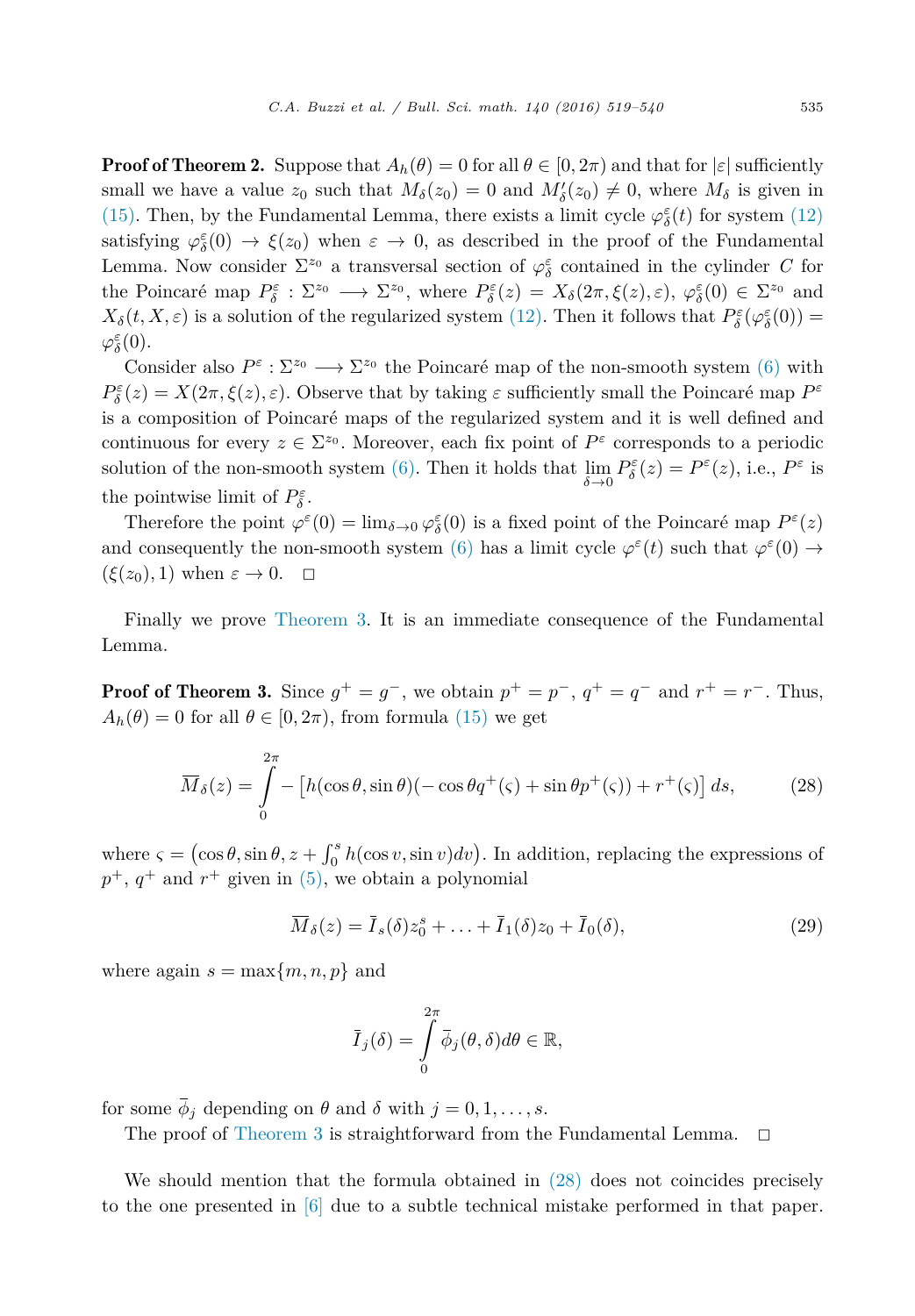<span id="page-17-0"></span>However, it is important to note that such misunderstanding does not affects the content of that paper since the goal of the authors was to present the methodology for computing limit cycles that bifurcate from a continuum of periodic orbits forming a subset of R*<sup>n</sup>*.

Next we present a concrete example and some particular perturbations of it in order to discuss some points about the results. More specifically, we compare the results of [Theorems 2 and](#page-9-0) 3.

#### *3.2. Examples*

In this subsection we present some considerations about the number of periodic solutions that can bifurcate from a special cylinder (more specifically, we fix a function  $h$ ) taking into account smooth and non-smooth perturbations. We must note that obtaining a global result about the achievement of the number of periodic solutions from formula  $(15)$  in terms of  $h(x, y)$  and the values *m*, *n* and *p* is a hard task. Besides, we show that usually it is not possible neither reach the bound presented in [Theorems 2 and](#page-9-0) 3 nor make the respective bounds coincide.

First consider  $h(x, y) = x/(\sqrt{x^2 + y^2})$ . Thus system [\(1\)](#page-1-0) is defined in  $\mathbb{R}^3 \setminus \{(0, 0, z);$  $z \in \mathbb{R}$ . We stress out that this particular case was studied in [\[6\]](#page-21-0) by considering smooth perturbations. Observe that this particular function  $h$  is  $C<sup>2</sup>$  and its expression in cylindrical coordinates is  $h(\theta) = \cos \theta$ . Moreover, it satisfies  $\int_0^{2\pi} h(\theta) d\theta = 0$  and it is not difficult to see that  $A_h(\theta) = 0$  for all  $\theta \in [0, 2\pi)$ . Now consider the perturbations in [\(5\)](#page-4-0) with  $m = 2$ ,  $n = p = 0$  and  $a_{ijk}^{\pm} = 0$  for all  $i, j, k \in \mathbb{N}$  satisfying  $i + j + k \le 1$ . Namely,

$$
p^{\pm}(x, y, z) = a^{\pm}_{200}x^2 + a^{\pm}_{020}y^2 + a^{\pm}_{002}z^2 + a^{\pm}_{110}xy + a^{\pm}_{101}xz + a^{\pm}_{011}yz,
$$
  
\n
$$
q^{\pm}(x, y, z) = b^{\pm}_{000},
$$
  
\n
$$
r^{\pm}(x, y, z) = c^{\pm}_{000}.
$$
\n(30)

By using formula [\(16\)](#page-10-0) we obtain

$$
\overline{M}_{\delta}(z) = \frac{\pi}{4}(a_{101}^+ + a_{110}^+ + 4b_{000}^+ + 8c_{000}^+).
$$

Then  $\overline{M}_{\delta}$  has no zero if  $a_{101}^+ + a_{110}^+ + 4b_{000}^+ + 8c_{000}^+ \neq 0$  and a continuum of zeros otherwise, and consequently [Theorem 3](#page-10-0) does not provide any periodic solution bifurcating from the cylinder *C* for these particular cases of perturbations and function *h*. On the other hand, now we use formula [\(16\),](#page-10-0) which provides the periodic solutions bifurcating from *C* via non-smooth perturbations. Nevertheless, note that formula [\(16\)](#page-10-0) depends on the function  $\varphi_{\delta}(\sin \theta)$ , then we need to apply a careful approach. Indeed, we will study this case in two steps. First, assume that  $\delta \geq 1$  and observe that in this situation we obtain  $|\sin \theta|/\delta \leq 1$ . Then  $\varphi_{\delta}(\sin \theta) = \sin \theta / \delta$  and from formula [\(16\)](#page-10-0) we get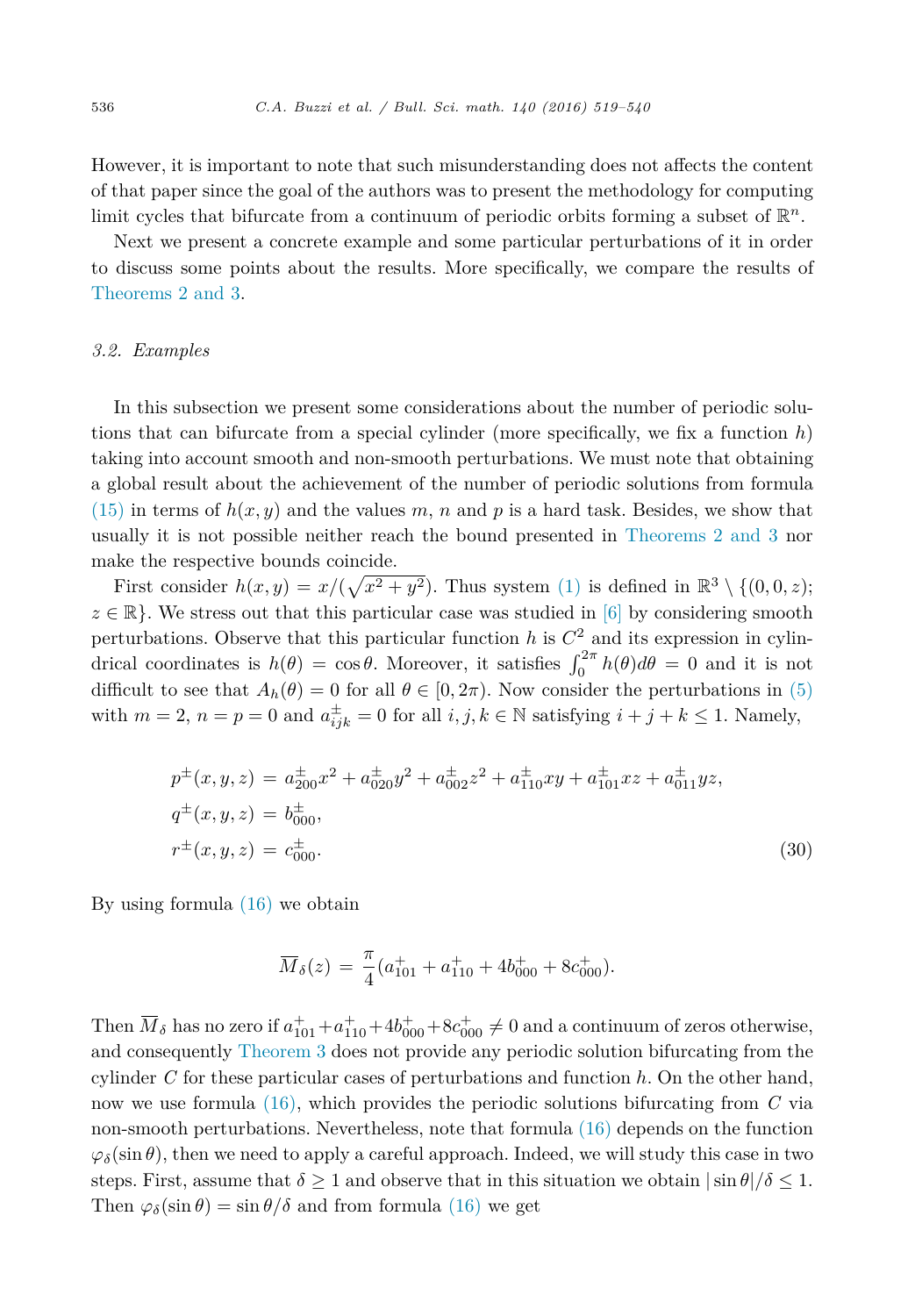

Fig. 3. Different intervals of integration of formula [\(29\).](#page-16-0)

$$
M_{\delta}(z) = \frac{\pi}{8} (a_{101}^+ + a_{110}^+ + 4b_{000}^+ + 8c_{000}^+ + a_{101}^- + a_{110}^- + 4b_{000}^- + 8c_{000}^-)
$$
  
+ 
$$
\frac{\pi}{8\delta} (a_{101}^+ - a_{101}^-)z.
$$

Observe that considering  $a_{101}^+ - a_{101}^- \neq 0$ , function  $M_\delta$  has exactly one zero  $z_0$ , namely,

$$
z_0 = -\frac{(a_{101}^+ + a_{110}^+ + 4b_{000}^+ + 8c_{000}^+ + a_{101}^- + a_{110}^- + 4b_{000}^- + 8c_{000}^-)\delta}{a_{101}^+ - a_{101}^-},
$$

and  $z_0$  satisfies  $M'_{\delta}(z_0) = \frac{\pi}{8\delta}(a_{101}^+ - a_{101}^-) \neq 0.$ 

Now suppose that  $\delta$  < 1 and consider  $\theta_{\delta} \in (0, \pi/2)$  such that  $\sin \theta_{\delta} = \delta$ , i.e.,  $\theta_{\delta} =$  $arcsin \delta$ . Note that in order to use formula  $(16)$ , we must split limit of integration of the integral in pieces, taking into account the expression of  $\varphi_{\delta}(\sin \theta)$  as follows.

$$
\varphi_{\delta}(\sin \theta) = 1, \quad \text{for} \quad \delta \le \sin \theta \le 1,
$$
  

$$
\varphi_{\delta}(\sin \theta) = \sin \theta/\delta, \quad \text{for} \quad -\delta < \sin \theta < \delta,
$$
  

$$
\varphi_{\delta}(\sin \theta) = -1, \quad \text{for} \quad -1 \le \sin \theta \le -\delta.
$$

Hence, the expression of  $M_{\delta}$  is obtained by performing integral [\(16\)](#page-10-0) with  $\theta$  ranging in the partition  $\{0, \theta_{\delta}, \pi - \theta_{\delta}, \pi + \theta_{\delta}, 2\pi - \theta_{\delta}, 2\pi\}$  of the interval  $[0, 2\pi]$  (see Fig. 3).

Therefore, for  $\delta < 1$  we obtain the formula

$$
M_{\delta}(z) = \frac{\pi}{8} (a_{101}^+ + a_{110}^+ + 4b_{000}^+ + 8c_{000}^+ + a_{101}^- + a_{110}^- + 4b_{000}^- + 8c_{000}^-)
$$

$$
- \frac{\delta \sqrt{1 - \delta^2} (-5 + 2\delta^2) - 3 \arcsin(\delta)}{12\delta} (a_{101}^+ - a_{101}^-)z,
$$

where we assume that  $a_{101}^+ - a_{101}^- \neq 0$ . In addition, one should note that the function  $\Lambda(\delta) = \delta\sqrt{1-\delta^2}(-5+2\delta^2) - 3 \arcsin(\delta)$  satisfies  $\Lambda(0) = 0$  and  $\Lambda'(\delta) = -8(1-\delta^2)^{3/2} < 0$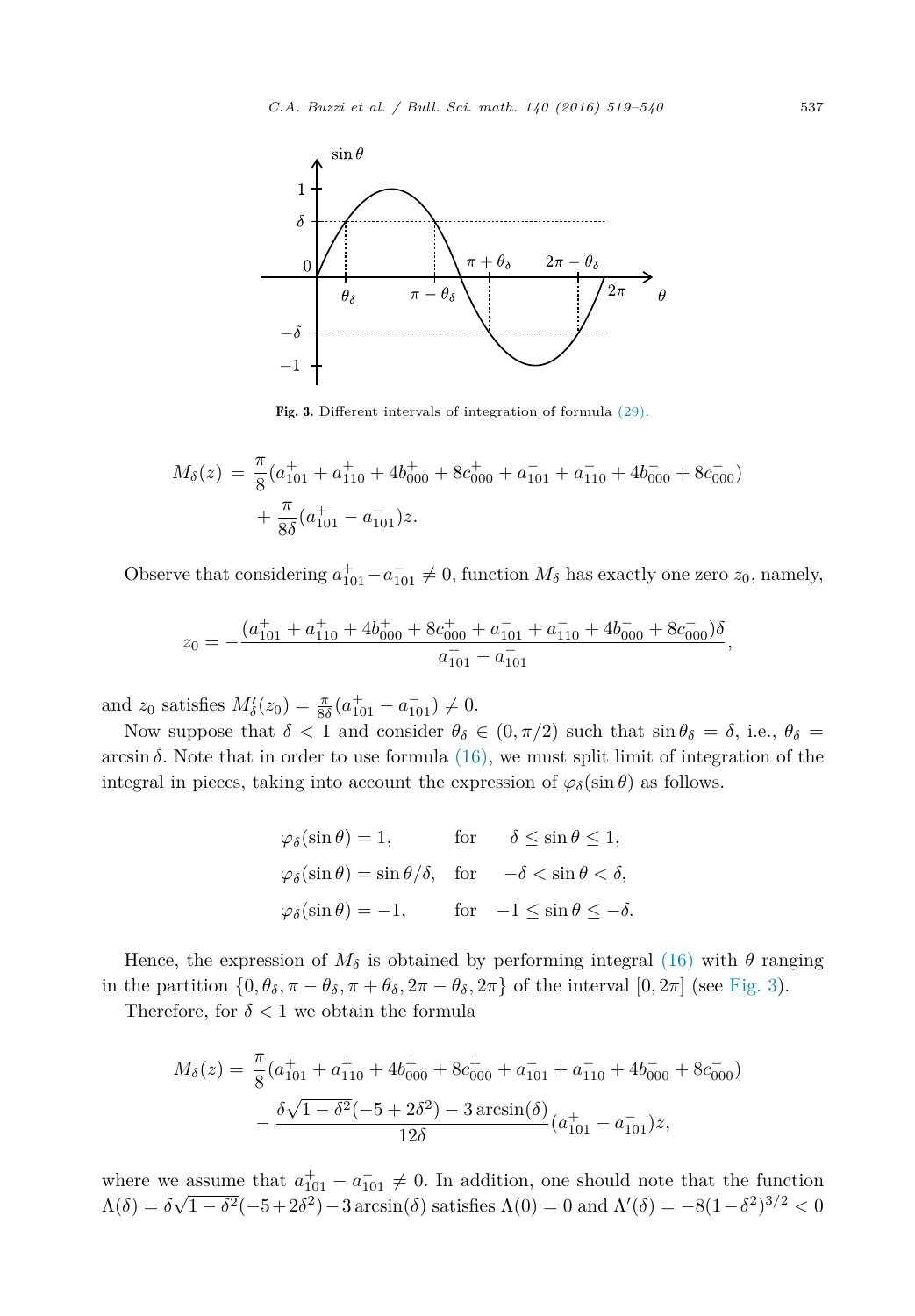for all  $0 < \delta < 1$ , i.e.,  $\Lambda(\delta) \neq 0$  when  $0 < \delta < 1$ . Therefore function  $M_{\delta}$  possesses the zero

$$
z_0 = \frac{3\pi (a_{101}^+ + a_{110}^+ + 4b_{000}^+ + 8c_{000}^+ + a_{101}^- + a_{110}^- + 4b_{000}^- + 8c_{000}^-)\delta}{2(\delta\sqrt{1-\delta^2}(-5+2\delta^2) - 3\arcsin(\delta))(a_{101}^+ - a_{101}^-)}.
$$

Moreover, it is easy to see that

$$
M'_{\delta}(z_0) = -\frac{\delta\sqrt{1-\delta^2}(-5+2\delta^2) - 3\arcsin(\delta)}{12\delta}(a_{101}^+ - a_{101}^-) \neq 0,
$$

and consequently the Fundamental Lemma assures the existence of a limit cycle for system [\(12\)](#page-8-0) considering the function  $h(x, y) = x/(\sqrt{x^2 + y^2})$ , perturbation [\(30\)](#page-17-0) and  $\varepsilon$ sufficiently small. However, by [Theorem 2,](#page-9-0) this periodic solution remains when  $\delta$  tends to zero, in such sense that system [\(6\)](#page-5-0) has also a periodic solution. Indeed, when  $\delta \to 0$ we achieve  $\delta$  < 1 and then we get

$$
M_{\delta}(z) = \frac{\pi}{8} (a_{101}^+ + a_{110}^+ + 4b_{000}^+ + 8c_{000}^+ + a_{101}^- + a_{110}^- + 4b_{000}^- + 8c_{000}^-)
$$
  
+  $\frac{2}{3} (a_{101}^+ - a_{101}^-)z$ .

Thus the periodic solution that emerge from the cylinder *C* for system [\(6\)](#page-5-0) converges to the periodic solution with initial condition  $(z_0, 1) \in C$  when  $\varepsilon$  is sufficiently small, where

$$
z_0 = -\frac{3\pi (a_{101}^+ + a_{110}^+ + 4b_{000}^+ + 8c_{000}^+ + a_{101}^- + a_{110}^- + 4b_{000}^- + 8c_{000}^-)}{16(a_{101}^+ - a_{101}^-)}.
$$

It is easy to check that when  $\delta = 1$  both expressions of  $M_{\delta}$  and  $z_0$  coincides.

In short, in the case where  $h(x, y) = x/\sqrt{x^2 + y^2}$  and the perturbations of system [\(1\)](#page-1-0) are given by [\(30\),](#page-17-0) we have one limit cycle by considering non-smooth perturbations and no one when we consider smooth ones. This emphasizes the importance of considering non-smooth perturbations. Also, it shows that although [Theorems 2 and](#page-9-0) 3 provide the same upper bound for the number of limit cycles by using the Malkin bifurcation function, the achievement of the number of periodic solutions in each case may be different. Finally, observe that in both cases, the upper bound  $s = 2 = \max\{2, 0, 0\}$  is not reach.

It is not arduous to exhibit other examples where the number of limit cycles by considering non-smooth perturbations is greater than when we consider smooth ones, but the expressions of  $M_{\delta}$  and mainly the zeros  $z_0$  may become huge and we will not present here. Despite of it, we exhibit some tables indicating the upper bound for the number of limit cycles that can bifurcate from smooth and non-smooth perturbations for the case where  $m \ge n$ ,  $p$  and  $a_{ijk}^{\pm} = 0$  for all  $i, j, k \le \max\{m, n, p\} - 1$ , with  $m = 1, 2, 3$ . This calculations were performed with the help of the algebraic manipulator Wolfram Mathematica (see Set of [Tables 1\)](#page-20-0).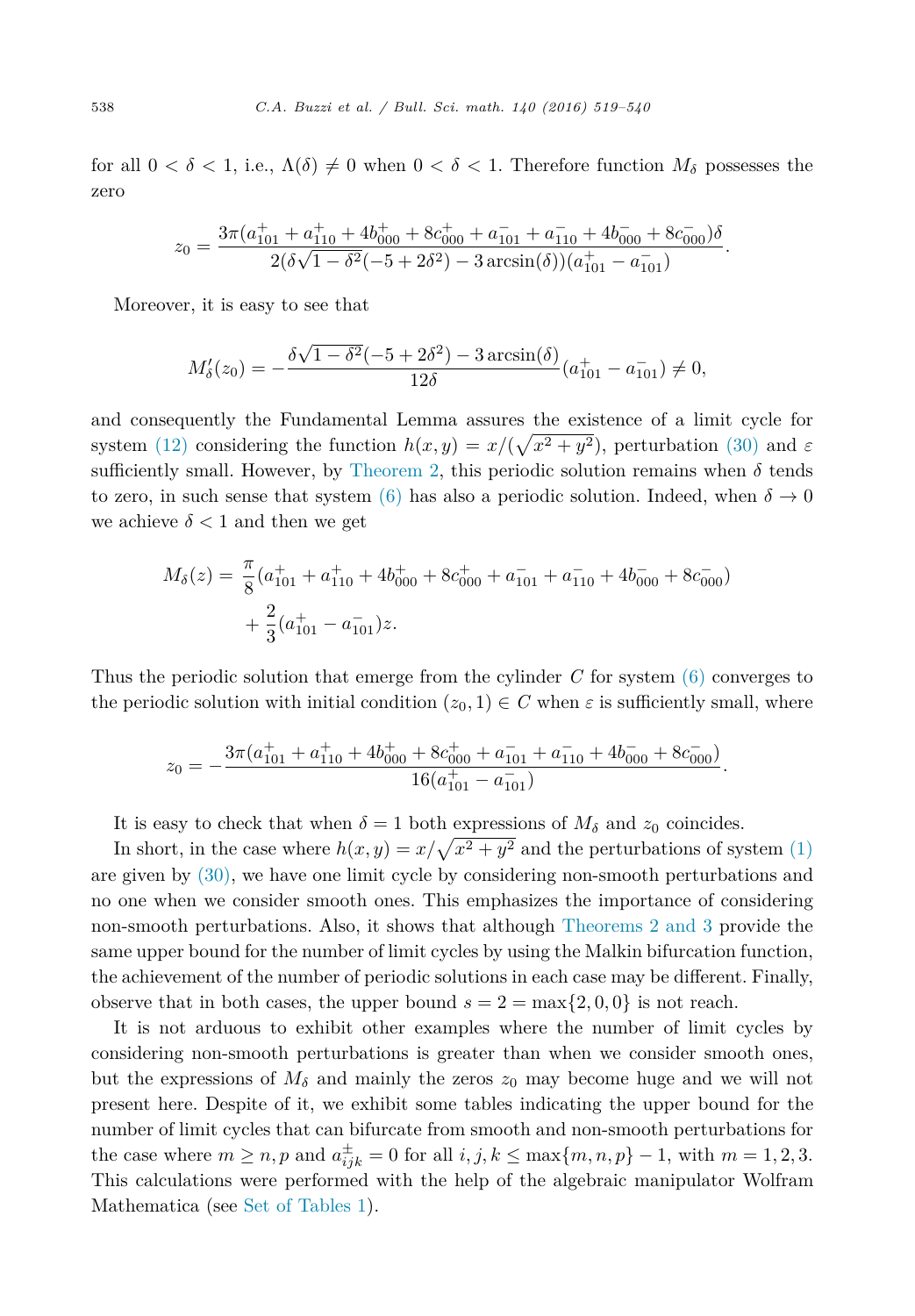#### <span id="page-20-0"></span>Set of Tables 1

Upper bound for the number of limit cycles for particular values of *m*, *n* and *p* when  $h(x, y) = x/\sqrt{x^2 + y^2}$ . The number between brackets indicates the upper bound for the non-smooth case, when it is different from the smooth one. The \* indicates the case studied previously.

| $\cdot$<br>Table 2: Case $m = 2$<br>Table 1: Case $m = 1$ |                       |  |             |             |   |             |  |  |  |
|-----------------------------------------------------------|-----------------------|--|-------------|-------------|---|-------------|--|--|--|
| р                                                         | 0                     |  | n<br>$\, n$ |             |   |             |  |  |  |
| $\boldsymbol{n}$                                          | 0                     |  | 9           | ∗<br>0<br>2 | 9 | 2<br>2<br>2 |  |  |  |
|                                                           | Table 3: Case $m = 3$ |  |             |             |   |             |  |  |  |
| р<br>$\boldsymbol{n}$                                     |                       |  |             |             |   |             |  |  |  |
| 0                                                         |                       |  | っ           | 3           |   |             |  |  |  |
|                                                           |                       |  |             |             |   |             |  |  |  |
|                                                           |                       |  |             |             |   |             |  |  |  |

3 3 3 33

#### Set of Tables 2

Upper bound for the number of limit cycles for particular values of *m*, *n* and *p* when  $h(x, y) = xy/(x^2 + y^2)$ . The upper bound for the number of periodic solutions and the dependence of them in terms of *m*, *n* and *p* change according to function *h*.

| Table 4: Case $m = 1$                |                     |                | Table 5: Case $m=2$        |      |      |                                       |  |
|--------------------------------------|---------------------|----------------|----------------------------|------|------|---------------------------------------|--|
| $\boldsymbol{v}$<br>$\boldsymbol{n}$ |                     |                | $\boldsymbol{p}$<br>$\, n$ | 0    |      |                                       |  |
|                                      | 0(1)                |                | N<br>2                     | 1(2) | 1(2) | $\overline{2}$<br>2<br>$\overline{2}$ |  |
|                                      | Table 6: Case $m=3$ |                |                            |      |      |                                       |  |
| $\boldsymbol{p}$<br>$\boldsymbol{n}$ |                     |                |                            | 3    |      |                                       |  |
| 0                                    | 2                   | 2              | 2                          | 3    |      |                                       |  |
| 1                                    | っ                   | 2              | 9                          | З    |      |                                       |  |
| $\overline{2}$                       | っ                   | $\overline{2}$ |                            | 3    |      |                                       |  |
| 3                                    | (3)<br>2            | 2<br>(3)       | (3)<br>$^{2}$              | З    |      |                                       |  |

Finally, we stress out that the same analysis can be performed by considering different expressions of the function  $h(x, y)$ , i.e., changing the arrangement of the periodic solutions on the cylinder *C*.

Indeed, by considering  $h(x, y) = xy/(x^2 + y^2)$ , we achieve all the necessary suppositions about such function considering the same perturbations and cases of the previous discussion we obtain Set of Tables 2.

Comparing the tables for both expressions of  $h(x, y)$  we can see that the bifurcation of periodic orbits depends on the shape of the periodic orbits on *C*. Nevertheless, again the upper bound for the number of periodic orbits when we perform non-smooth perturbations is greater than considering smooth perturbations.